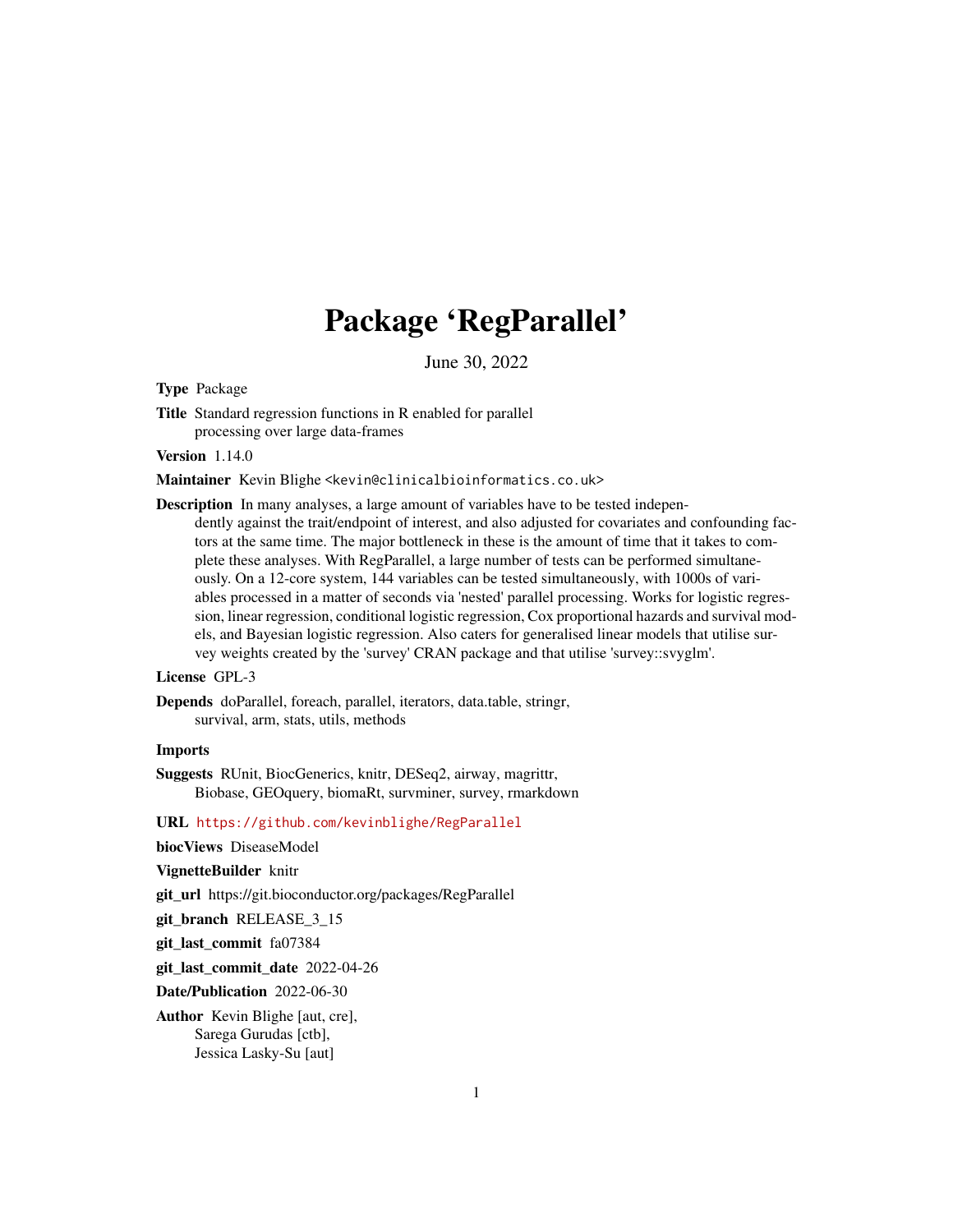# <span id="page-1-0"></span>R topics documented:

| Index |  |
|-------|--|

RegParallel-package *RegParallel: Standard regression functions in R enabled for parallel processing over large data-frames.*

# **Description**

In many analyses, a large amount of variables have to be tested independently against the trait/endpoint of interest, and also adjusted for covariates and confounding factors at the same time. The major bottleneck in these is the amount of time that it takes to complete these analyses. With RegParallel, a large number of tests can be performed simultaneously. On a 12-core system, 144 variables can be tested simultaneously, with 1000s of variables processed in a matter of seconds via 'nested' parallel processing. Works for logistic regression, linear regression, conditional logistic regression, Cox proportional hazards and survival models, and Bayesian logistic regression. Also caters for generalised linear models that utilise survey weights created by the 'survey' CRAN package and that utilise 'survey::svyglm'.

bayesglmParallel *Standard regression functions in R enabled for parallel processing over large data-frames - Bayesian logistic regression*

#### **Description**

This is a non-user function that is managed by RegParallel, the primary function.

#### Usage

```
bayesglmParallel(
  data,
  formula.list,
  FUN,
  variables,
  terms,
  startIndex,
```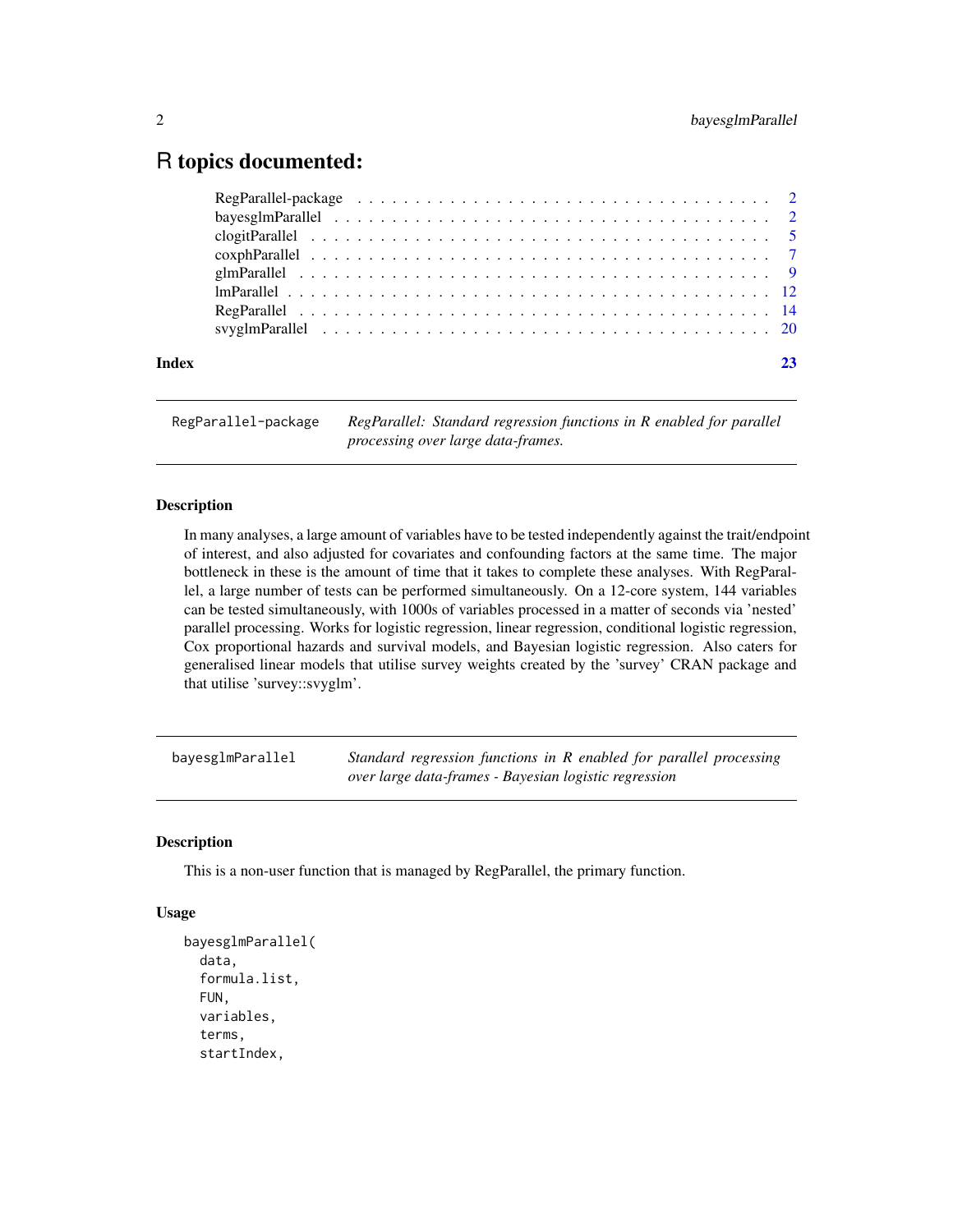# <span id="page-2-0"></span>bayesglmParallel 3

```
blocksize,
blocks,
APPLYFUN,
conflevel,
excludeTerms,
excludeIntercept)
```
# Arguments

| data             | A data-frame that contains all model terms to be tested. Variables that have all<br>zeros will, automatically, be removed. REQUIRED.                                                                                                                           |  |
|------------------|----------------------------------------------------------------------------------------------------------------------------------------------------------------------------------------------------------------------------------------------------------------|--|
| formula.list     | A list containing formulae that can be coerced to formula class via as.formula().<br>REQUIRED.                                                                                                                                                                 |  |
| <b>FUN</b>       | Regression function. Must be of form, for example: function(formula, data)<br>$glm(formula = formula, family = binomial, data = data). REQUIRED.$                                                                                                              |  |
| variables        | Vector of variable names in data to be tested independently. Each variable will<br>have its own formula in formula.list. REQUIRED.                                                                                                                             |  |
| terms            | Vector of terms used in the formulae in formula. list, excluding the primary vari-<br>able of interest. REQUIRED.                                                                                                                                              |  |
| startIndex       | Starting column index in data object from which processing can commence.<br>REQUIRED.                                                                                                                                                                          |  |
| blocksize        | Number of variables to test in each foreach loop. REQUIRED.                                                                                                                                                                                                    |  |
| blocks           | Total number of blocks required to complete analysis. REQUIRED.                                                                                                                                                                                                |  |
| <b>APPLYFUN</b>  | The apply function to be used within each block during processing. Will be<br>one of: 'mclapply()', system=linux/mac and nestedParallel=TRUE; 'parLap-<br>ply(cl, )', system=windows and nestedParallel=TRUE; 'lapply()', nested-<br>Parallel=FALSE. REQUIRED. |  |
| conflevel        | Confidence level for calculating odds or hazard ratios. REQUIRED.                                                                                                                                                                                              |  |
| excludeTerms     | Remove these terms from the final output. These will simply be grepped out.<br>REQUIRED.                                                                                                                                                                       |  |
| excludeIntercept |                                                                                                                                                                                                                                                                |  |
|                  | Remove intercept terms from the final output. REQUIRED.                                                                                                                                                                                                        |  |

# Details

This is a non-user function that is managed by RegParallel, the primary function.

# Value

A [data.table](#page-0-0) object.

# Author(s)

Kevin Blighe <kevin@clinicalbioinformatics.co.uk>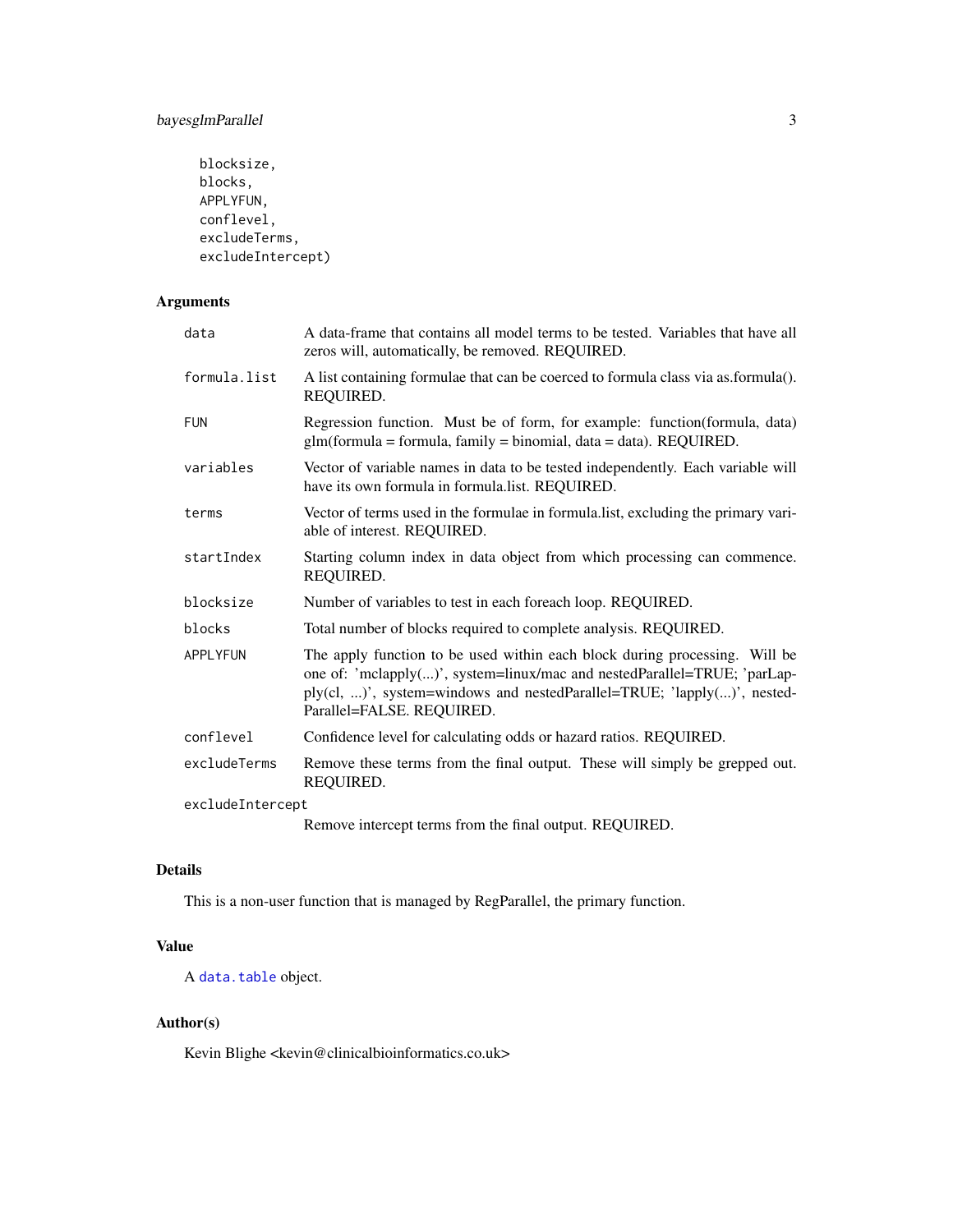```
options(scipen=10)
options(digits=6)
col <- 20000
row <-20mat <- matrix(
  rexp(col*row, rate = .1),ncol = colcolnames(mat) <- paste0('gene', 1:ncol(mat))
rownames(mat) <- paste0('sample', 1:nrow(mat))
modelling <- data.frame(
  cell = rep(c('B', 'T'), nrow(mat) / 2),
  group = c(rep(c('treatment'), nrow(mat) / 2), rep(c('control'), nrow(mat) / 2)),dosage = t(data.fname(matrix(rexp(row, rate = 1), ncol = row))),
  mat,
  row.names = rownames(mat))
data <- modelling[,1:5000]
variables <- colnames(data)[4:ncol(data)]
res6 <- RegParallel(
  data = data,
  formula = 'as.numeric(factor(cell)) \sim [*]:dosage',
  FUN = function(formula, data)
    bayesglm(formula = formula,
      data = data,
      prior.mean = 2),
  FUNtype = 'bayesglm',
  variables = variables,
  blocksize = 500,
  cores = 2,
  nestedParallel = FALSE,
  p.adjust = "none",
  conflevel = 99,
  excludeTerms = NULL,
  excludeIntercept = FALSE
\lambda# spot checks
m <- bayesglm(formula = as.numeric(factor(cell)) ~ gene1645:dosage, data = data, prior.mean = 2)
summary(m)
exp(cbind("Odds ratio" = coef(m), confint.default(m, level = 0.99)))res6[which(res6$Variable == 'gene1645'),]
m <- bayesglm(formula = as.numeric(factor(cell)) ~ gene3664:dosage, data = data, prior.mean = 2)
summary(m)
exp(cbind("Odds ratio" = coef(m), confint.default(m, level = 0.99)))res6[which(res6$Variable == 'gene3664'),]
```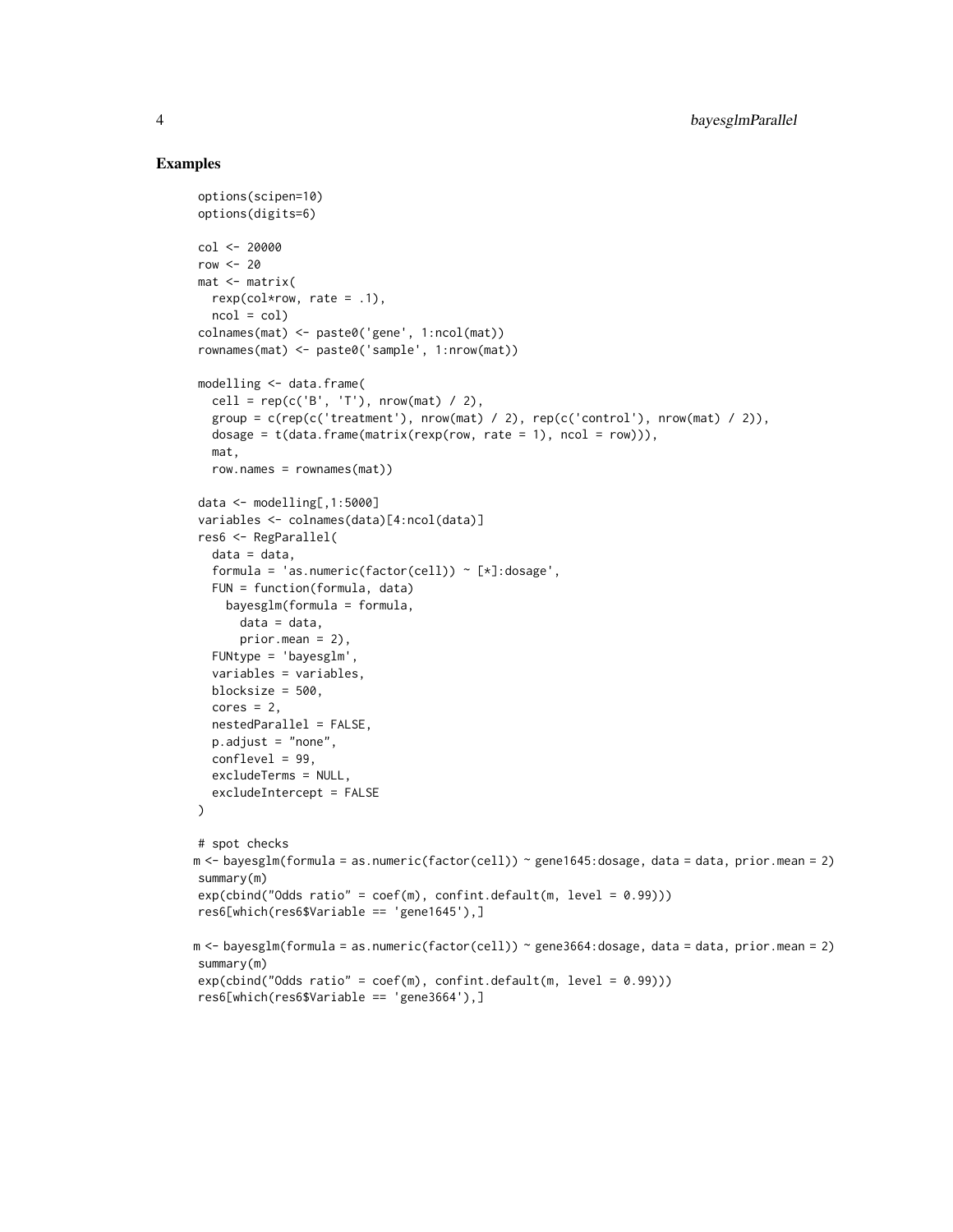<span id="page-4-0"></span>

# Description

This is a non-user function that is managed by RegParallel, the primary function.

# Usage

```
clogitParallel(
  data,
  formula.list,
  FUN,
  variables,
  terms,
  startIndex,
 blocksize,
 blocks,
 APPLYFUN,
  conflevel,
  excludeTerms)
```
# Arguments

| data         | A data-frame that contains all model terms to be tested. Variables that have all<br>zeros will, automatically, be removed. REQUIRED.                                                                                                                           |
|--------------|----------------------------------------------------------------------------------------------------------------------------------------------------------------------------------------------------------------------------------------------------------------|
| formula.list | A list containing formulae that can be coerced to formula class via as.formula().<br>REQUIRED.                                                                                                                                                                 |
| <b>FUN</b>   | Regression function. Must be of form, for example: function(formula, data)<br>$glm(formula = formula, family = binomial, data = data)$ . REQUIRED.                                                                                                             |
| variables    | Vector of variable names in data to be tested independently. Each variable will<br>have its own formula in formula.list. REQUIRED.                                                                                                                             |
| terms        | Vector of terms used in the formulae in formula.list, excluding the primary vari-<br>able of interest. REQUIRED.                                                                                                                                               |
| startIndex   | Starting column index in data object from which processing can commence.<br>REQUIRED.                                                                                                                                                                          |
| blocksize    | Number of variables to test in each foreach loop. REQUIRED.                                                                                                                                                                                                    |
| blocks       | Total number of blocks required to complete analysis. REQUIRED.                                                                                                                                                                                                |
| APPLYFUN     | The apply function to be used within each block during processing. Will be<br>one of: 'mclapply()', system=linux/mac and nestedParallel=TRUE; 'parLap-<br>ply(cl, )', system=windows and nestedParallel=TRUE; 'lapply()', nested-<br>Parallel=FALSE. REQUIRED. |
| conflevel    | Confidence level for calculating odds or hazard ratios. REQUIRED.                                                                                                                                                                                              |
| excludeTerms | Remove these terms from the final output. These will simply be grepped out.<br>REQUIRED.                                                                                                                                                                       |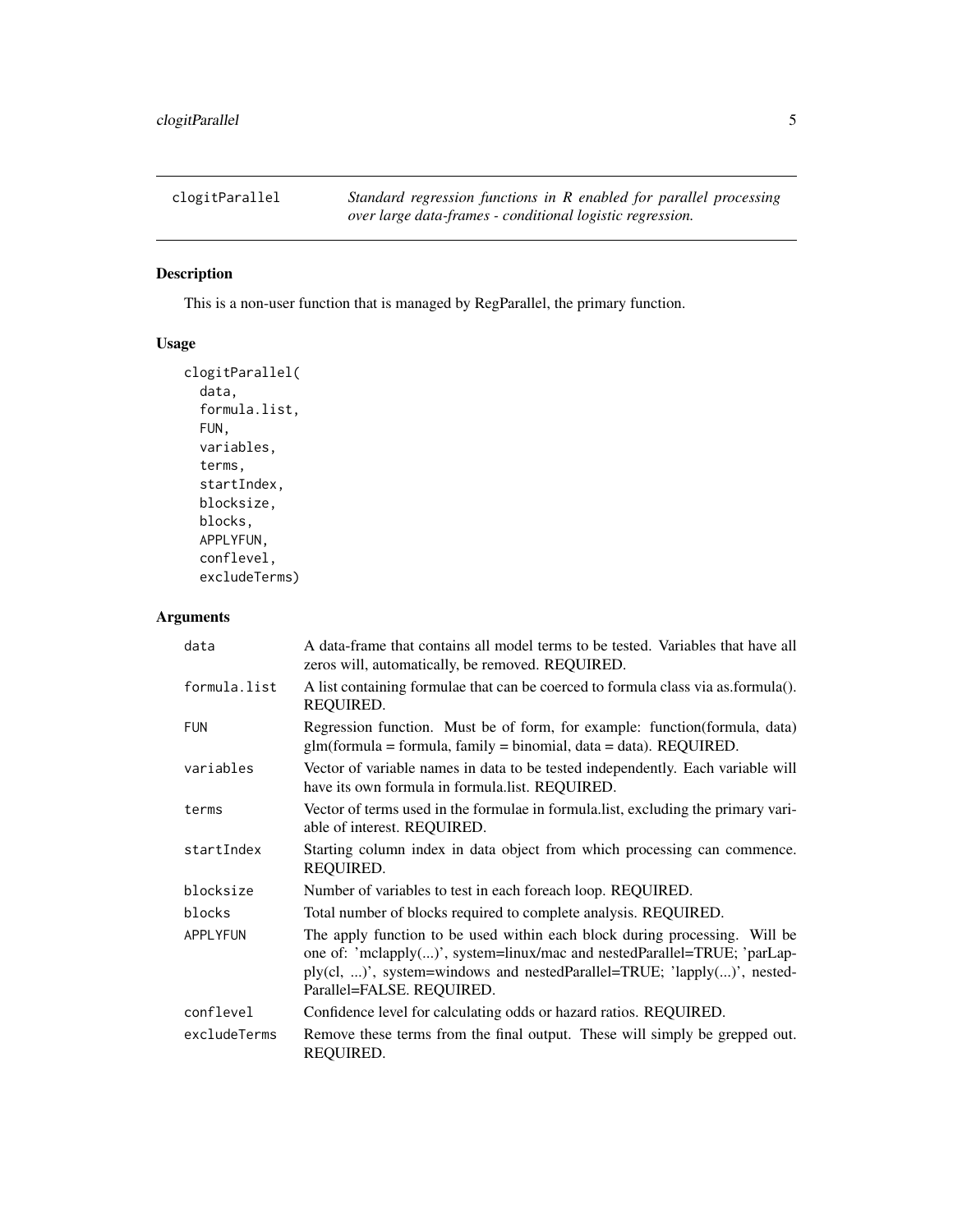### <span id="page-5-0"></span>Details

This is a non-user function that is managed by RegParallel, the primary function.

# Value

A [data.table](#page-0-0) object.

#### Author(s)

Kevin Blighe <kevin@clinicalbioinformatics.co.uk>

```
options(scipen=10)
options(digits=6)
col <- 20000
row <-20mat <- matrix(
 rexp(col*row, rate = .1),ncol = colcolnames(mat) <- paste0('gene', 1:ncol(mat))
rownames(mat) <- paste0('sample', 1:nrow(mat))
modelling <- data.frame(
 cell = rep(c('B', 'T'), nrow(mat) / 2),
 group = c(rep(c('treatment'), nrow(mat) / 2), rep(c('control'), nrow(mat) / 2)),dosage = t(data.fname(matrix(rexp(row, rate = 1), ncol = row))),
 mat,
 row.names = rownames(mat))
data <- modelling[,1:500]
variables <- colnames(data)[4:ncol(data)]
res5 <- RegParallel(
  data = data,
  formula = 'as.integer(factor(group)) \sim [*] * strata(cell) + dosage',
 FUN = function(formula, data)
   clogit(formula = formula,
     data = data,
     ties = 'breslow',
      singular.ok = TRUE),
  FUNtype = 'clogit',
  variables = variables,
 blocksize = 200,
  cores = 2,nestedParallel = FALSE,
  p.adjust = "none",
  conflevel = 50,
  excludeTerms = 'non-existent term',
  excludeIntercept = FALSE
\lambda
```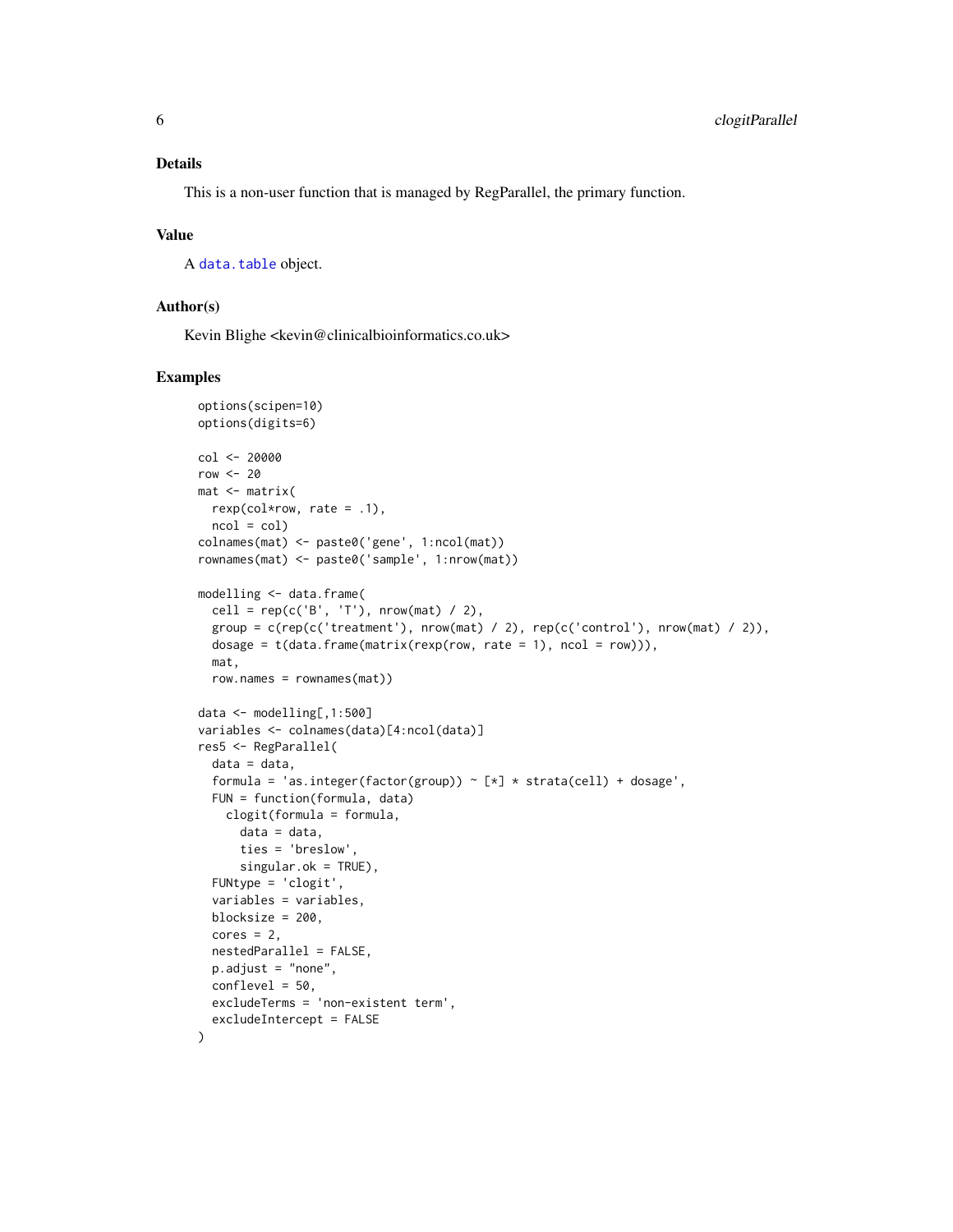# <span id="page-6-0"></span>coxphParallel 7

```
# spot checks
m <- clogit(formula = as.integer(factor(group)) ~ gene145 * strata(cell) + dosage, data = data, ties = 'breslow', :
summary(m)
exp(cbind("Odds ratio" = coef(m), confint.default(m, level = 0.5)))res5[which(res5$Variable == 'gene145'),]
m <- clogit(formula = as.integer(factor(group)) ~ gene34 * strata(cell) + dosage, data = data, ties = 'breslow', s:
summary(m)
exp(cbind("Odds ratio" = coef(m), confint.default(m, level = 0.5)))res5[which(res5$Variable == 'gene34'),]
```

| coxphParallel | Standard regression functions in R enabled for parallel processing |
|---------------|--------------------------------------------------------------------|
|               | over large data-frames - Cox proportional hazards regression.      |

# Description

This is a non-user function that is managed by RegParallel, the primary function.

#### Usage

```
coxphParallel(
  data,
  formula.list,
  FUN,
  variables,
  terms,
  startIndex,
 blocksize,
 blocks,
  APPLYFUN,
  conflevel,
  excludeTerms)
```
#### Arguments

| data         | A data-frame that contains all model terms to be tested. Variables that have all<br>zeros will, automatically, be removed. REQUIRED.                |
|--------------|-----------------------------------------------------------------------------------------------------------------------------------------------------|
| formula.list | A list containing formulae that can be coerced to formula class via as formula().<br>REQUIRED.                                                      |
| <b>FUN</b>   | Regression function. Must be of form, for example: function (formula, data)<br>$glm(formula = formula, family = binomial, data = data)$ . REQUIRED. |
| variables    | Vector of variable names in data to be tested independently. Each variable will<br>have its own formula in formula. list. REQUIRED.                 |
| terms        | Vector of terms used in the formulae in formula.list, excluding the primary vari-<br>able of interest. REQUIRED.                                    |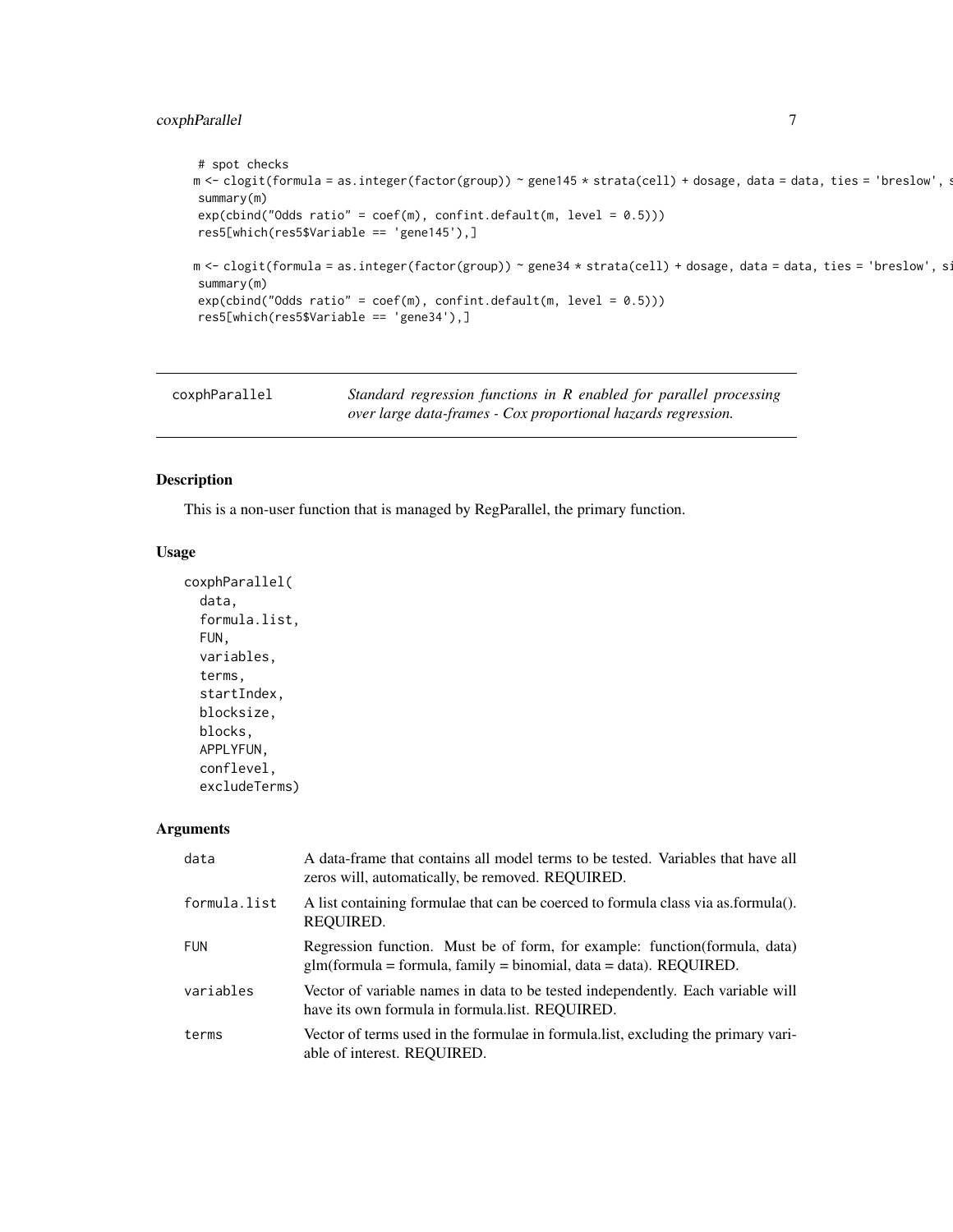<span id="page-7-0"></span>

| startIndex   | Starting column index in data object from which processing can commence.<br>REQUIRED.                                                                                                                                                                          |
|--------------|----------------------------------------------------------------------------------------------------------------------------------------------------------------------------------------------------------------------------------------------------------------|
| blocksize    | Number of variables to test in each foreach loop. REQUIRED.                                                                                                                                                                                                    |
| blocks       | Total number of blocks required to complete analysis. REQUIRED.                                                                                                                                                                                                |
| APPLYFUN     | The apply function to be used within each block during processing. Will be<br>one of: 'mclapply()', system=linux/mac and nestedParallel=TRUE; 'parLap-<br>ply(cl, )', system=windows and nestedParallel=TRUE; 'lapply()', nested-<br>Parallel=FALSE. REQUIRED. |
| conflevel    | Confidence level for calculating odds or hazard ratios. REQUIRED.                                                                                                                                                                                              |
| excludeTerms | Remove these terms from the final output. These will simply be grepped out.<br>REQUIRED.                                                                                                                                                                       |

#### Details

This is a non-user function that is managed by RegParallel, the primary function.

#### Value

A [data.table](#page-0-0) object.

# Author(s)

Kevin Blighe <kevin@clinicalbioinformatics.co.uk>

```
options(scipen=10)
options(digits=6)
col <- 20000
row <-20mat <- matrix(
 rexp(col*row, rate = .1),
 ncol = colcolnames(mat) <- paste0('gene', 1:ncol(mat))
rownames(mat) <- paste0('sample', 1:nrow(mat))
modelling <- data.frame(
  cell = rep(c('B', 'T'), nrow(mat) / 2),
 group = c(rep(c('treatment'), nrow(mat) / 2), rep(c('control'), nrow(mat) / 2)),dosage = t(data.fname(matrix(rexp(row, rate = 1), ncol = row))),
 mat,
 row.names = rownames(mat))
require(survival)
data <- modelling[,1:800]
variables <- colnames(data)[4:ncol(data)]
data$time <- c(100,200,400,300,200,250,600,1000,886,450,
 c(100,200,400,300,200,250,600,1000,886,450)*1.5)
data$alive <- c(0,0,0,0,0,0,0,0,1,1,1,0,0,1,1,1,1,1,1,1)
```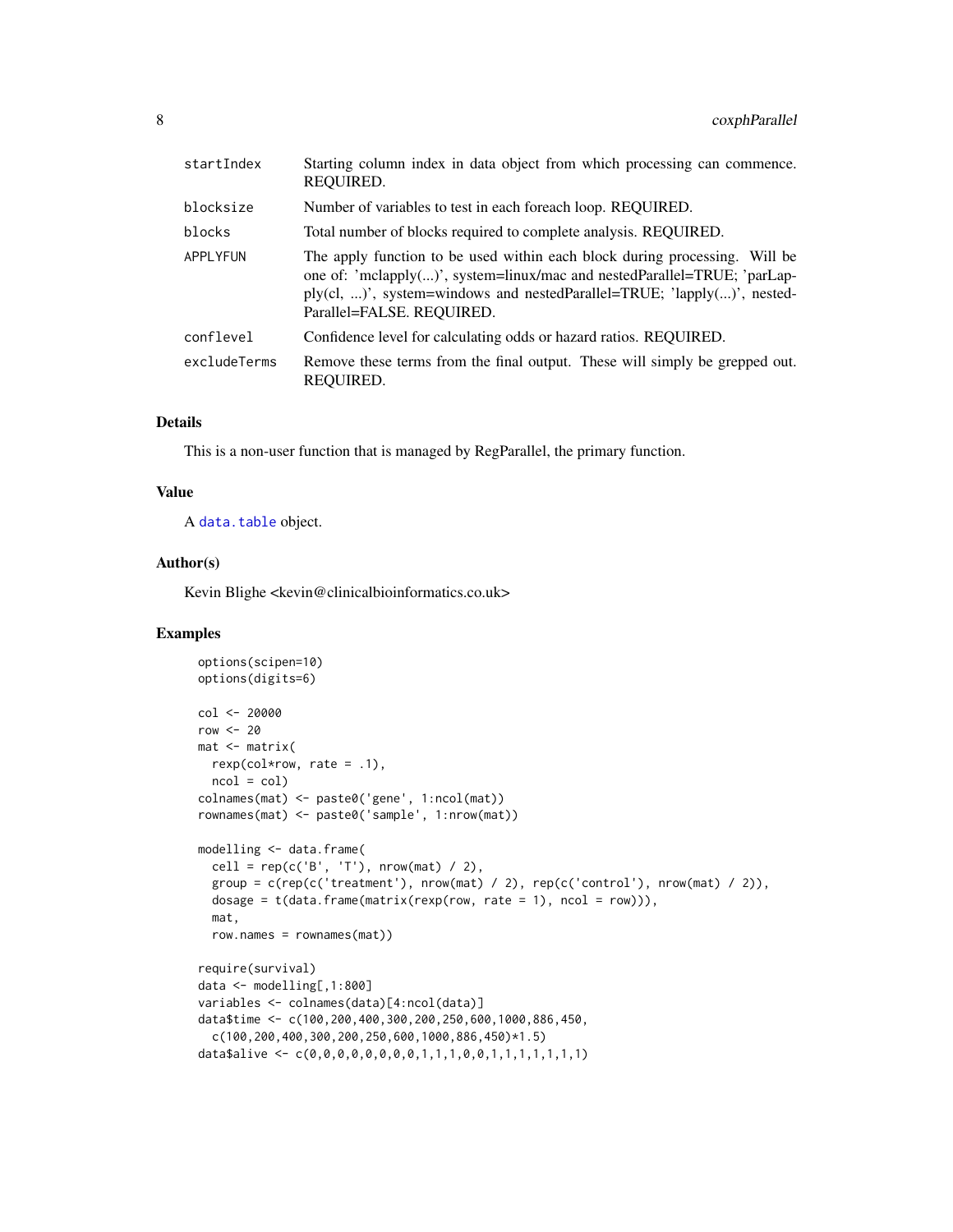# <span id="page-8-0"></span>glmParallel 9

```
res4 <- RegParallel(
  data = data,
  formula = 'Surv(time, as.integer(alive)) ~ group * [*] + cell',
  FUN = function(formula, data)
    coxph(formula = formula,
      data = data,
      ties = 'breslow',
      singular.ok = TRUE),
  FUNtype = 'coxph',
  variables = variables,
  blocksize = 399,
  cores = 2,nestedParallel = FALSE,
  p.adjust = "none",
  conflevel = 97.5,
  excludeTerms = c('group', 'cell'),
  excludeIntercept = FALSE
)
# spot checks
m <- coxph(formula = Surv(time, as.integer(factor(alive))) ~ group * gene12 + cell, data = data, ties = 'breslow',
summary(m)
exp(cbind("Odds ratio" = coef(m), confint.default(m, level = 0.975)))
res4[which(res4$Variable == 'gene12'),]
m <- coxph(formula = Surv(time, as.integer(factor(alive))) ~ group * gene267 + cell, data = data, ties = 'breslow'
summary(m)
exp(cbind("Odds ratio" = coef(m), confint.default(m, level = 0.975)))res4[which(res4$Variable == 'gene267'),]
```
glmParallel *Standard regression functions in R enabled for parallel processing over large data-frames - generalised linear model*

#### Description

This is a non-user function that is managed by RegParallel, the primary function.

#### Usage

```
glmParallel(
  data,
  formula.list,
  FUN,
  variables,
  terms,
  startIndex,
  blocksize,
  blocks,
```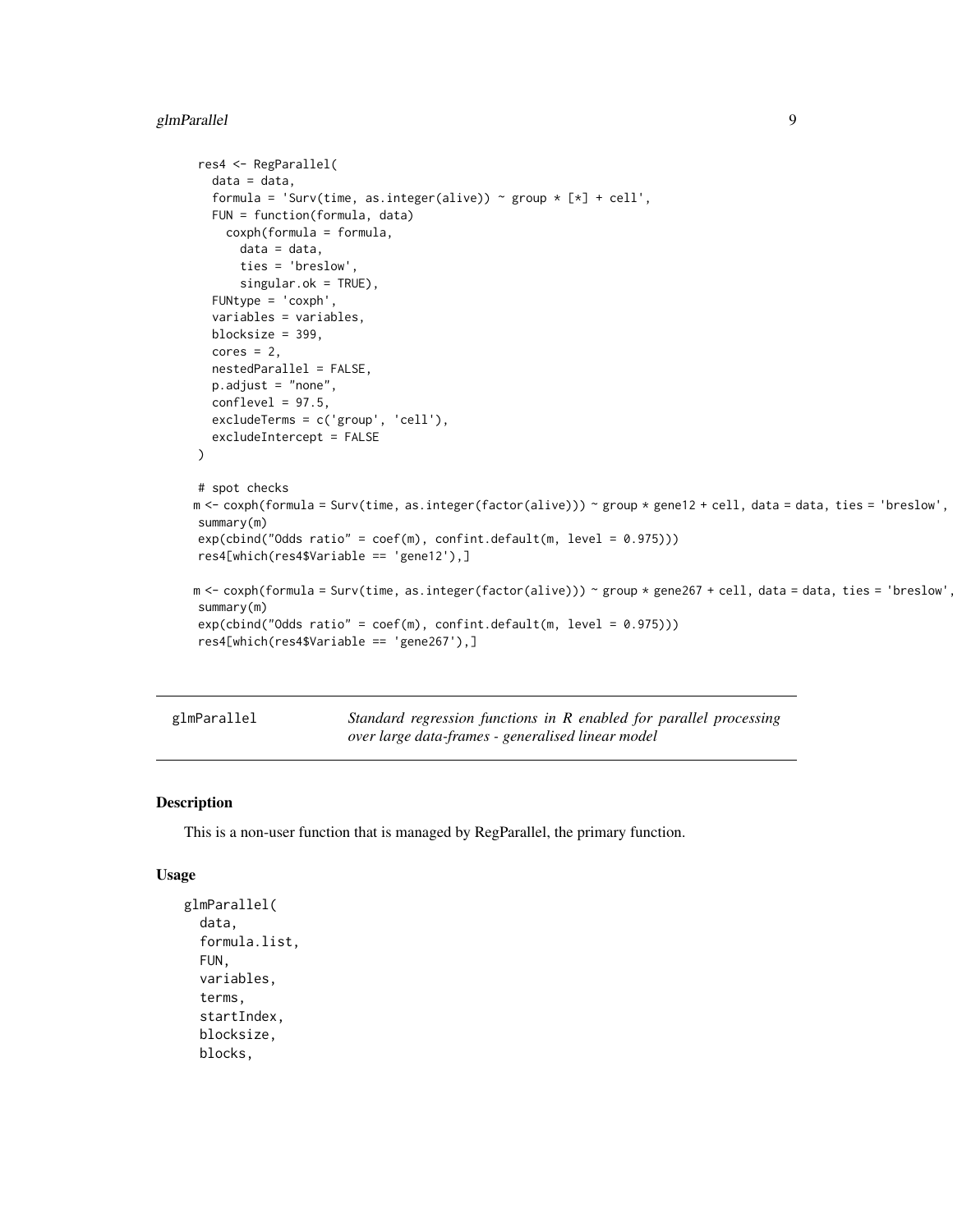```
APPLYFUN,
conflevel,
excludeTerms,
excludeIntercept)
```
# Arguments

| data             | A data-frame that contains all model terms to be tested. Variables that have all<br>zeros will, automatically, be removed. REQUIRED.                                                                                                                           |  |
|------------------|----------------------------------------------------------------------------------------------------------------------------------------------------------------------------------------------------------------------------------------------------------------|--|
| formula.list     | A list containing formulae that can be coerced to formula class via as formula().<br>REQUIRED.                                                                                                                                                                 |  |
| <b>FUN</b>       | Regression function. Must be of form, for example: function(formula, data)<br>glm(formula = formula, family = binomial, data = data). REQUIRED.                                                                                                                |  |
| variables        | Vector of variable names in data to be tested independently. Each variable will<br>have its own formula in formula.list. REQUIRED.                                                                                                                             |  |
| terms            | Vector of terms used in the formulae in formula.list, excluding the primary vari-<br>able of interest. REQUIRED.                                                                                                                                               |  |
| startIndex       | Starting column index in data object from which processing can commence.<br>REQUIRED.                                                                                                                                                                          |  |
| blocksize        | Number of variables to test in each foreach loop. REQUIRED.                                                                                                                                                                                                    |  |
| blocks           | Total number of blocks required to complete analysis. REQUIRED.                                                                                                                                                                                                |  |
| APPLYFUN         | The apply function to be used within each block during processing. Will be<br>one of: 'mclapply()', system=linux/mac and nestedParallel=TRUE; 'parLap-<br>ply(cl, )', system=windows and nestedParallel=TRUE; 'lapply()', nested-<br>Parallel=FALSE. REQUIRED. |  |
| conflevel        | Confidence level for calculating odds or hazard ratios. REQUIRED.                                                                                                                                                                                              |  |
| excludeTerms     | Remove these terms from the final output. These will simply be grepped out.<br>REQUIRED.                                                                                                                                                                       |  |
| excludeIntercept |                                                                                                                                                                                                                                                                |  |
|                  | Remove intercept terms from the final output. REQUIRED.                                                                                                                                                                                                        |  |

# Details

This is a non-user function that is managed by RegParallel, the primary function.

# Value

A [data.table](#page-0-0) object.

# Author(s)

Kevin Blighe <kevin@clinicalbioinformatics.co.uk>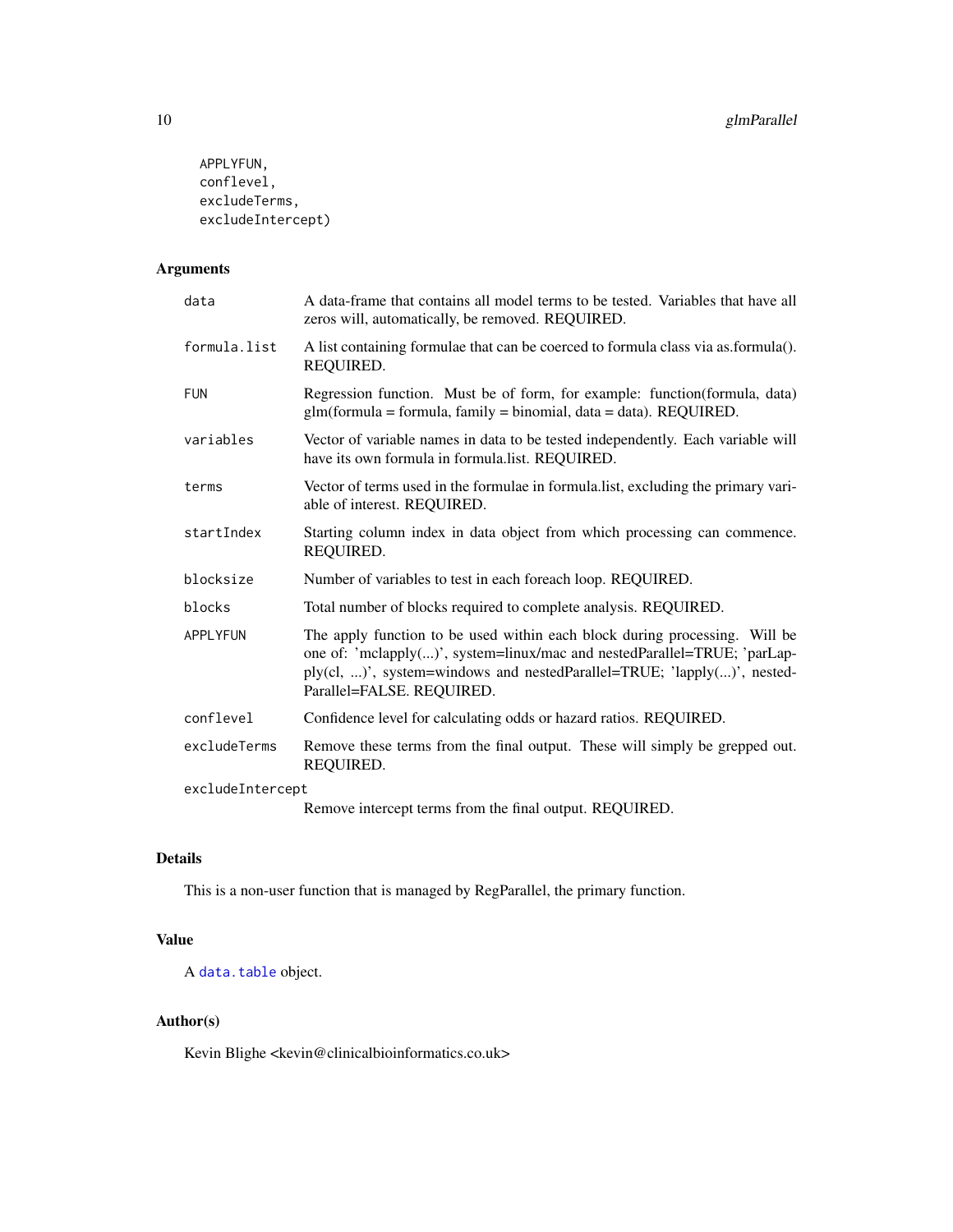#### glmParallel the contract of the contract of the contract of the contract of the contract of the contract of the contract of the contract of the contract of the contract of the contract of the contract of the contract of th

```
options(scipen=10)
options(digits=6)
col < -20000row <-20mat <- matrix(
 rexp(col*row, rate = .1),ncol = colcolnames(mat) <- paste0('gene', 1:ncol(mat))
rownames(mat) <- paste0('sample', 1:nrow(mat))
modelling <- data.frame(
 cell = rep(c('B', 'T')), nrow(mat) / 2),
 group = c(rep(c('treatment'), nrow(mat) / 2), rep(c('control'), nrow(mat) / 2)).dosage = t(data.fname(matrix(rexp(row, rate = 1), ncol = row)),
 mat,
 row.names = rownames(mat))
data <- modelling[,1:2000]
variables <- colnames(data)[4:ncol(data)]
res1 <- RegParallel(
 data = data,
  formula = 'factor(group) \sim [*] + (cell:dosage) \land 2',
 FUN = function(formula, data)
    glm(formula = formula,
      data = data,
     family = binomial(link = 'logit').method = 'glm.fit'),
  FUNtype = 'glm',
  variables = variables,
 blocksize = 700,
  cores = 2,
  nestedParallel = TRUE,
 p.adjust = "none",
  conflevel = 99,
  excludeTerms = NULL,
  excludeIntercept = TRUE
)
# spot checks
m \leftarrow glm(factor(group) \sim gene265 + (cell:dosage) \sim 2, data=data, family=binomial)summary(m)$coefficients
exp(cbind("Odds ratio" = coef(m), confint.default(m, level = 0.99)))
res1[which(res1$Variable == 'gene265'),]
m <- glm(factor(group) ~ gene1688 + (cell:dosage) ^ 2, data=data, family=binomial)
summary(m)$coefficients
exp(cbind("Odds ratio" = coef(m), confint.default(m, level = 0.99)))res1[which(res1$Variable == 'gene1688'),]
```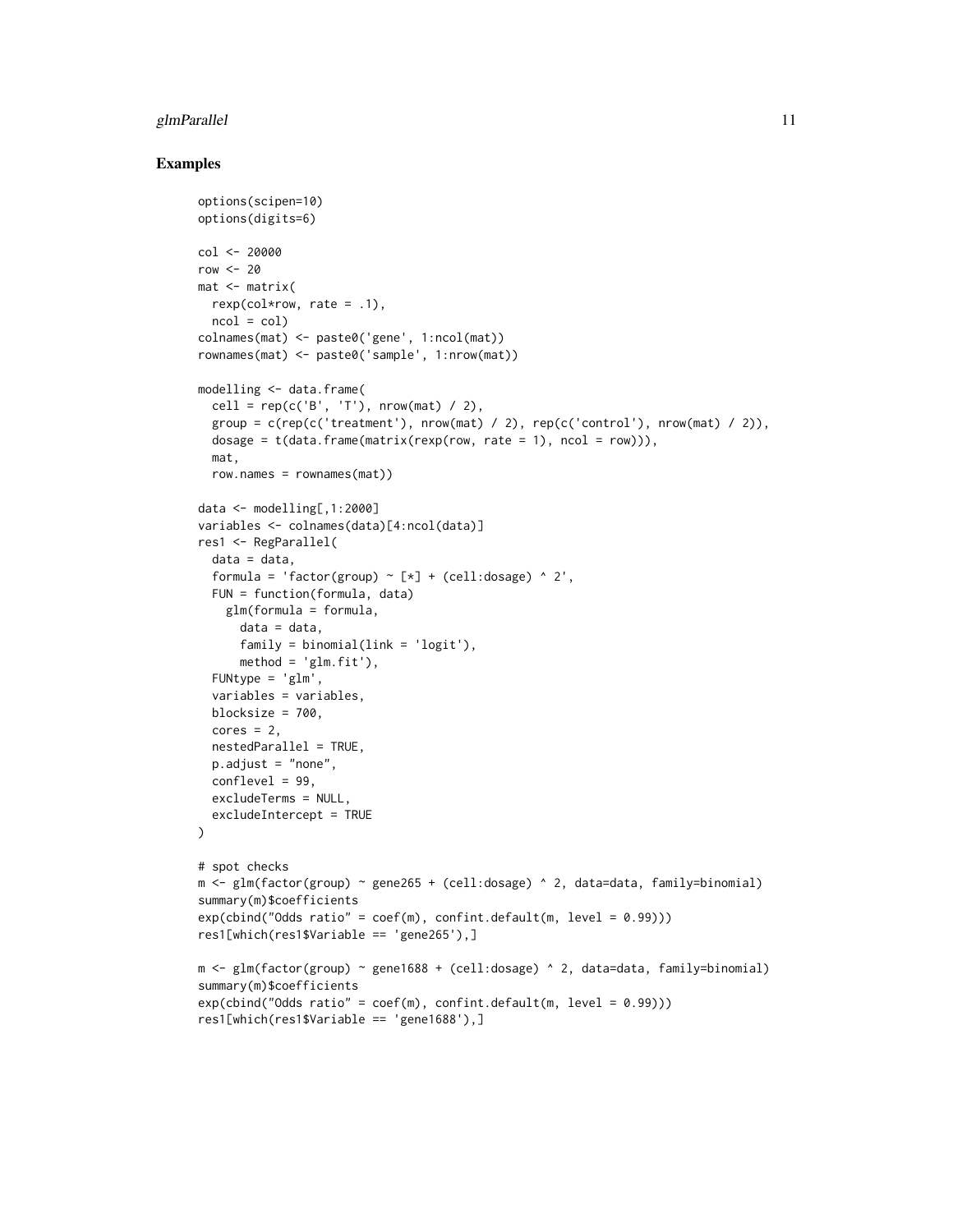```
###
```

```
data <- modelling[,1:500]
variables <- colnames(data)[4:ncol(data)]
res2 <- RegParallel(
 data = data,
  formula = '[*) \sim \text{cell:dosage}',FUN = function(formula, data)
    glm(formula = formula,
      data = data,
      family = gaussian,
      method = 'glm.fit'),FUNtype = 'glm',
  variables = variables,
  blocksize = 496,
  cores = 2,nestedParallel = TRUE,
 p.adjust = "none",
  conflevel = 90,
  excludeTerms = NULL,
  excludeIntercept = FALSE
\lambda# spot checks
m <- glm(gene29 ~ cell:dosage, data=data, family=gaussian)
summary(m)$coefficients
exp(cbind("Odds ratio" = coef(m), confint.default(m, level = 0.90)))res2[which(res2$Variable == 'gene29'),]
```
lmParallel *Standard regression functions in R enabled for parallel processing over large data-frames - linear model.*

# Description

This is a non-user function that is managed by RegParallel, the primary function.

#### Usage

```
lmParallel(
  data,
  formula.list,
  FUN,
  variables,
  terms,
  startIndex,
  blocksize,
  blocks,
```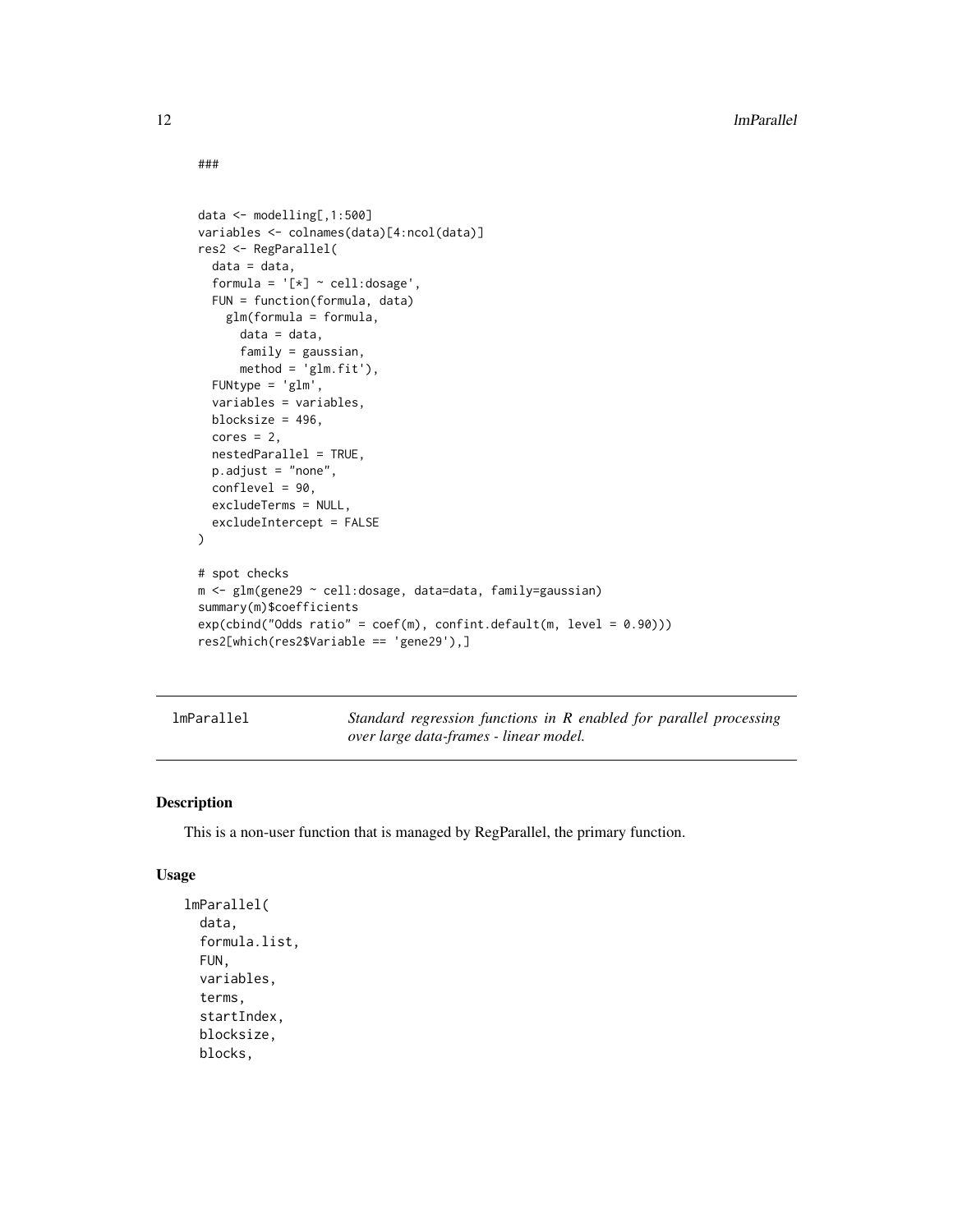```
APPLYFUN,
conflevel,
excludeTerms,
excludeIntercept)
```
# Arguments

| data             | A data-frame that contains all model terms to be tested. Variables that have all<br>zeros will, automatically, be removed. REQUIRED.                                                                                                                           |
|------------------|----------------------------------------------------------------------------------------------------------------------------------------------------------------------------------------------------------------------------------------------------------------|
| formula.list     | A list containing formulae that can be coerced to formula class via as.formula().<br>REQUIRED.                                                                                                                                                                 |
| <b>FUN</b>       | Regression function. Must be of form, for example: function(formula, data)<br>glm(formula = formula, family=binomial, data = data). REQUIRED.                                                                                                                  |
| variables        | Vector of variable names in data to be tested independently. Each variable will<br>have its own formula in formula.list. REQUIRED.                                                                                                                             |
| terms            | Vector of terms used in the formulae in formula. Itst, excluding the primary vari-<br>able of interest. REQUIRED.                                                                                                                                              |
| startIndex       | Starting column index in data object from which processing can commence.<br>REQUIRED.                                                                                                                                                                          |
| blocksize        | Number of variables to test in each foreach loop. REQUIRED.                                                                                                                                                                                                    |
| blocks           | Total number of blocks required to complete analysis. REQUIRED.                                                                                                                                                                                                |
| APPLYFUN         | The apply function to be used within each block during processing. Will be<br>one of: 'mclapply()', system=linux/mac and nestedParallel=TRUE; 'parLap-<br>ply(cl, )', system=windows and nestedParallel=TRUE; 'lapply()', nested-<br>Parallel=FALSE. REQUIRED. |
| conflevel        | Confidence level for calculating odds or hazard ratios. REQUIRED.                                                                                                                                                                                              |
| excludeTerms     | Remove these terms from the final output. These will simply be grepped out.<br>REQUIRED.                                                                                                                                                                       |
| excludeIntercept |                                                                                                                                                                                                                                                                |
|                  | Remove intercept terms from the final output. REQUIRED.                                                                                                                                                                                                        |

# Details

This is a non-user function that is managed by RegParallel, the primary function.

# Value

A [data.table](#page-0-0) object.

# Author(s)

Kevin Blighe <kevin@clinicalbioinformatics.co.uk>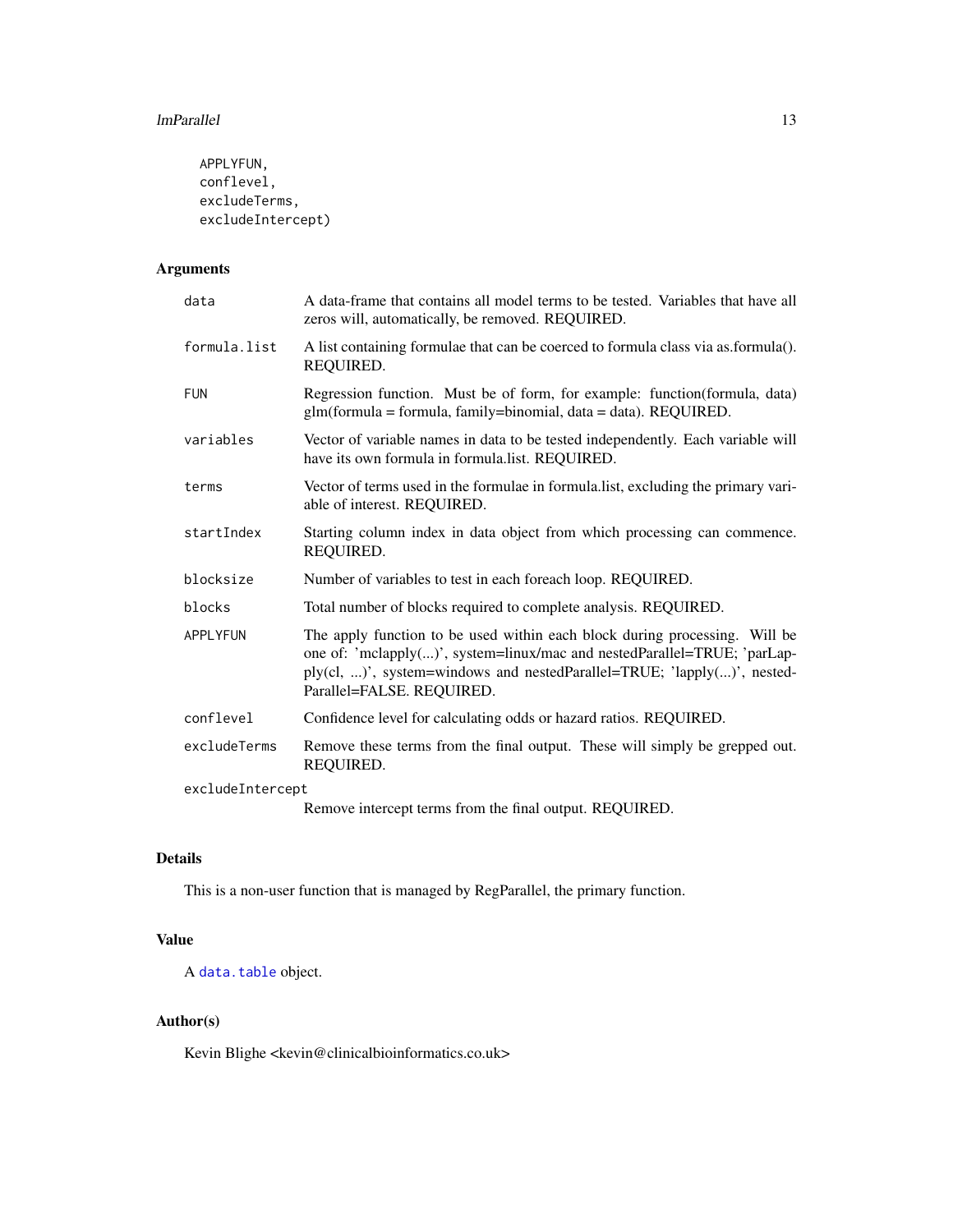#### Examples

```
options(scipen=10)
options(digits=6)
col <- 20000
row <-20mat <- matrix(
 rexp(col*row, rate = .1),
 ncol = colcolnames(mat) <- paste0('gene', 1:ncol(mat))
rownames(mat) <- paste0('sample', 1:nrow(mat))
modelling <- data.frame(
 cell = rep(c('B', 'T'), nrow(mat) / 2),
 group = c(rep(c('treatment'), nrow(mat) / 2), rep(c('control'), nrow(mat) / 2)),dosage = t(data.fname(matrix(rexp(row, rate = 1), ncol = row)),
 mat,
 row.names = rownames(mat))
data <- modelling[,1:500]
variables <- colnames(data)[4:ncol(data)]
res3 <- RegParallel(
  data = data,
  formula = 'as.numeric([\star]) ~ dosage ^ 3',
 FUN = function(formula, data)
   lm(formula = formula,
     data = data),
 FUNtype = 'lm',
  variables = variables,
 blocksize = 200,
  cores = 2,nestedParallel = FALSE,
 p.adjust = "none",
 conflevel = 99.999,
 excludeTerms = NULL,
  excludeIntercept = FALSE
\lambda# spot checks
m \leq 1m(as.numeric(gene454) ~ dosage ^ 3, data=data)
summary(m)$coefficients
exp(cbind("Odds ratio" = coef(m), confint.default(m, level = 0.99999)))res3[which(res3$Variable == 'gene454'),]
```
RegParallel *Standard regression functions in R enabled for parallel processing over large data-frames*

<span id="page-13-0"></span>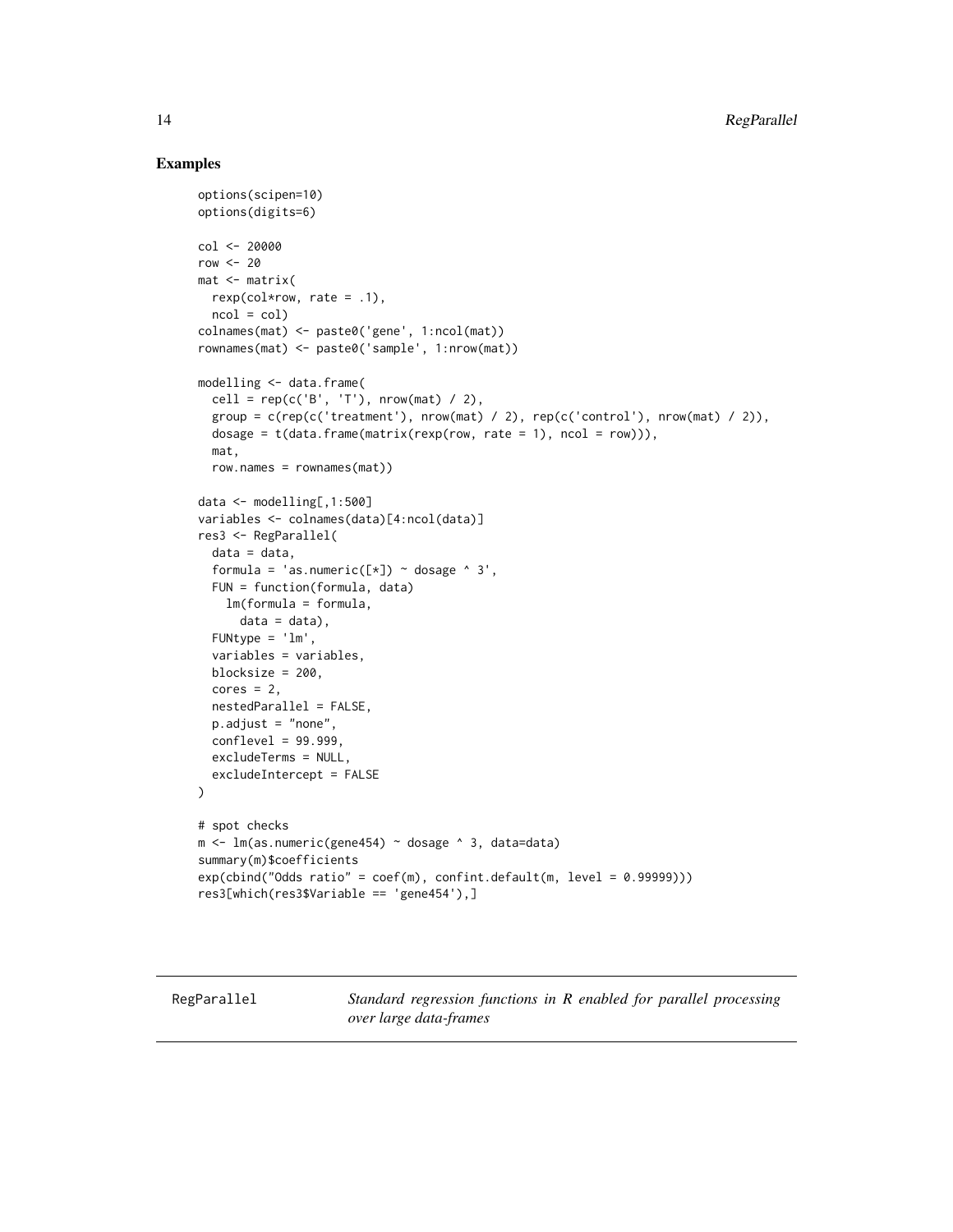# RegParallel 15

# Description

In many analyses, a large amount of variables have to be tested independently against the trait/endpoint of interest, and also adjusted for covariates and confounding factors at the same time. The major bottleneck in these is the amount of time that it takes to complete these analyses. With RegParallel, a large number of tests can be performed simultaneously. On a 12-core system, 144 variables can be tested simultaneously, with 1000s of variables processed in a matter of seconds via 'nested' parallel processing. Works for logistic regression, linear regression, conditional logistic regression, Cox proportional hazards and survival models, and Bayesian logistic regression. Also caters for generalised linear models that utilise survey weights created by the 'survey' CRAN package and that utilise 'survey::svyglm'.

#### Usage

```
RegParallel(
  data,
  design = NULL,
  formula,
  FUN,
  FUNtype,
  variables,
 blocksize = 500,
  cores = 3,nestedParallel = FALSE,
  p.adjust = 'none',
  conflevel = 95,
  excludeTerms = NULL,
  excludeIntercept = TRUE)
```
#### **Arguments**

| data       | A data-frame that contains all model terms to be tested. Variables that have all<br>zeros will, automatically, be removed. REQUIRED.                                                               |
|------------|----------------------------------------------------------------------------------------------------------------------------------------------------------------------------------------------------|
| design     | A survey design, created by survey::svydesign. DEFAULT = NULL. OPTIONAL.                                                                                                                           |
| formula    | A valid formula. Excluding the '[*]' term, which is reserved for RegParallel<br>and indicates the position in the formula for the variable of interest, must pass<br>as.formula() check. REQUIRED. |
| <b>FUN</b> | Regression function. Must be of form, for example: function (formula, data)<br>$glm(formula = formula, family = binomial, data = data)$ . REQUIRED.                                                |
| FUNtype    | Regression function type. Must be one of 'glm', 'lm', 'coxph', 'clogit', 'bayesglm',<br>or 'glm.nb'. REQUIRED.                                                                                     |
| variables  | Vector of variable names in data to be tested independently. Each variable will<br>take the place of $'[*]'$ in the supplied formula. REQUIRED.                                                    |
| blocksize  | Number of variables to test in each foreach loop. DEFAULT = $500$ . OP-<br>TIONAL.                                                                                                                 |
| cores      | $CPU \text{ cores } / \text{threads}$ . DEFAULT = 3. OPTIONAL.                                                                                                                                     |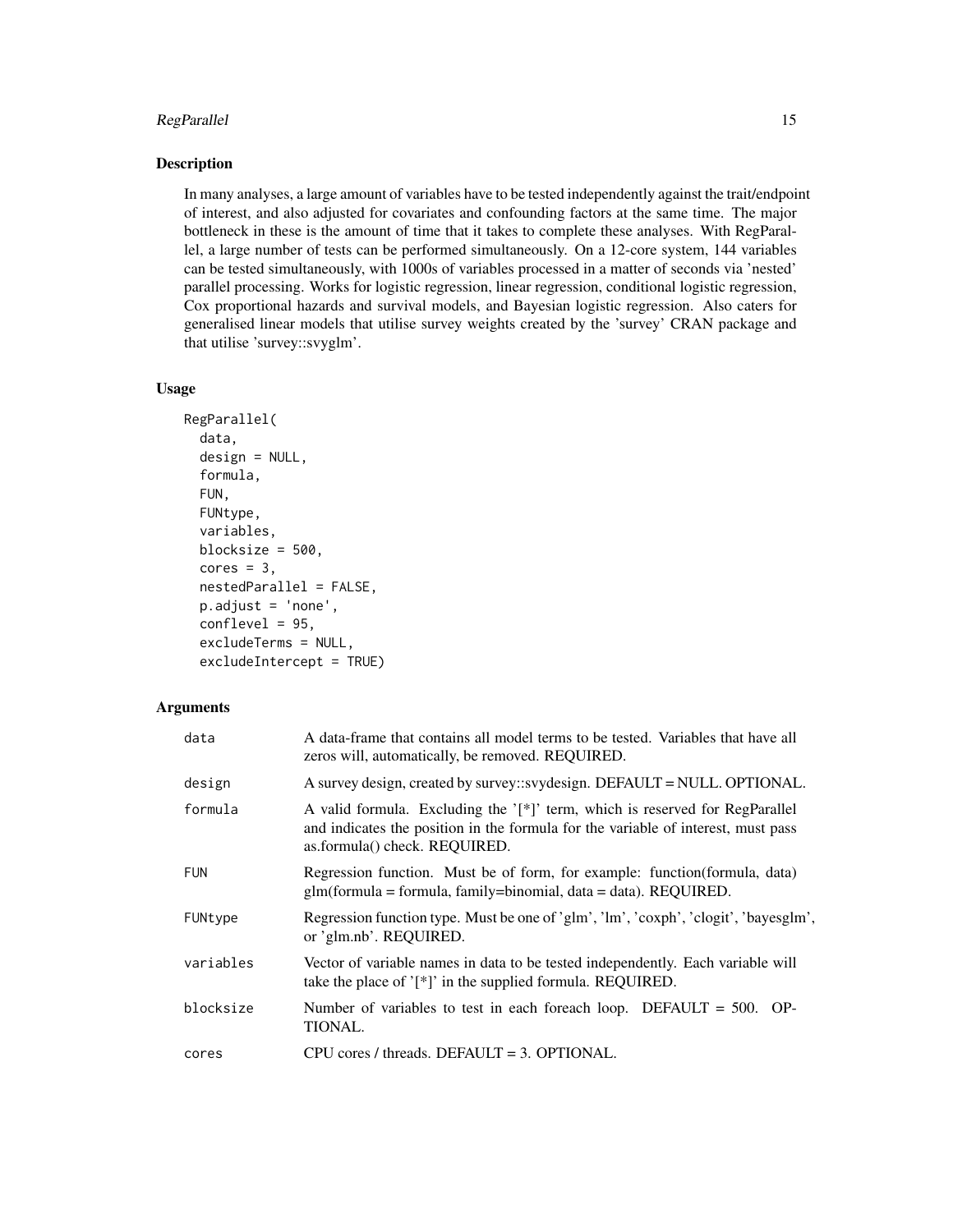<span id="page-15-0"></span>

|                  | nestedParallel In RegParallel, parallelisation initially occurs at the block level, ie., multiple<br>blocks of models are processed in parallel. If nestedParallel is enabled, a second<br>level of parallelisation occurs within each block in addition. Warning! - this<br>doubles the usage of cores. DEFAULT = FALSE. OPTIONAL. |  |
|------------------|-------------------------------------------------------------------------------------------------------------------------------------------------------------------------------------------------------------------------------------------------------------------------------------------------------------------------------------|--|
| p.adjust         | Method for adjusting p-values for false discovery rate. Must be one of 'holm',<br>'hochberg', 'hommel', 'bonferroni', 'BH', 'BY', 'fdr', 'none'. See ?p.adjust for<br>further details. DEFAULT = 'none'. OPTIONAL                                                                                                                   |  |
| conflevel        | Confidence level for calculating odds or hazard ratios. DEFAULT = $95.$ OP-<br>TIONAL.                                                                                                                                                                                                                                              |  |
| excludeTerms     | Remove these terms from the final output. These will simply be grepped out.<br>DEFAULT = NULL. OPTIONAL.                                                                                                                                                                                                                            |  |
| excludeIntercept |                                                                                                                                                                                                                                                                                                                                     |  |
|                  | Remove intercept terms from the final output. DEFAULT = TRUE. OPTIONAL.                                                                                                                                                                                                                                                             |  |

#### Details

In many analyses, a large amount of variables have to be tested independently against the trait/endpoint of interest, and also adjusted for covariates and confounding factors at the same time. The major bottleneck in these is the amount of time that it takes to complete these analyses. With RegParallel, a large number of tests can be performed simultaneously. On a 12-core system, 144 variables can be tested simultaneously, with 1000s of variables processed in a matter of seconds via 'nested' parallel processing. Works for logistic regression, linear regression, conditional logistic regression, Cox proportional hazards and survival models, and Bayesian logistic regression.

#### Value

A [data.table](#page-0-0) object.

#### Author(s)

Kevin Blighe <kevin@clinicalbioinformatics.co.uk>

```
options(scipen=10)
options(digits=6)
col <- 20000
row <-20mat <- matrix(
 rexp(col*row, rate = .1),
 ncol = colcolnames(mat) <- paste0('gene', 1:ncol(mat))
rownames(mat) <- paste0('sample', 1:nrow(mat))
modelling <- data.frame(
  cell = rep(c('B', 'T'), nrow(mat) / 2),
  group = c(rep(c('treatment'), nrow(mat) / 2), rep(c('control'), nrow(mat) / 2)),dosage = t(data.fname(matrix(rexp(row, rate = 1), ncol = row))),
  mat,
```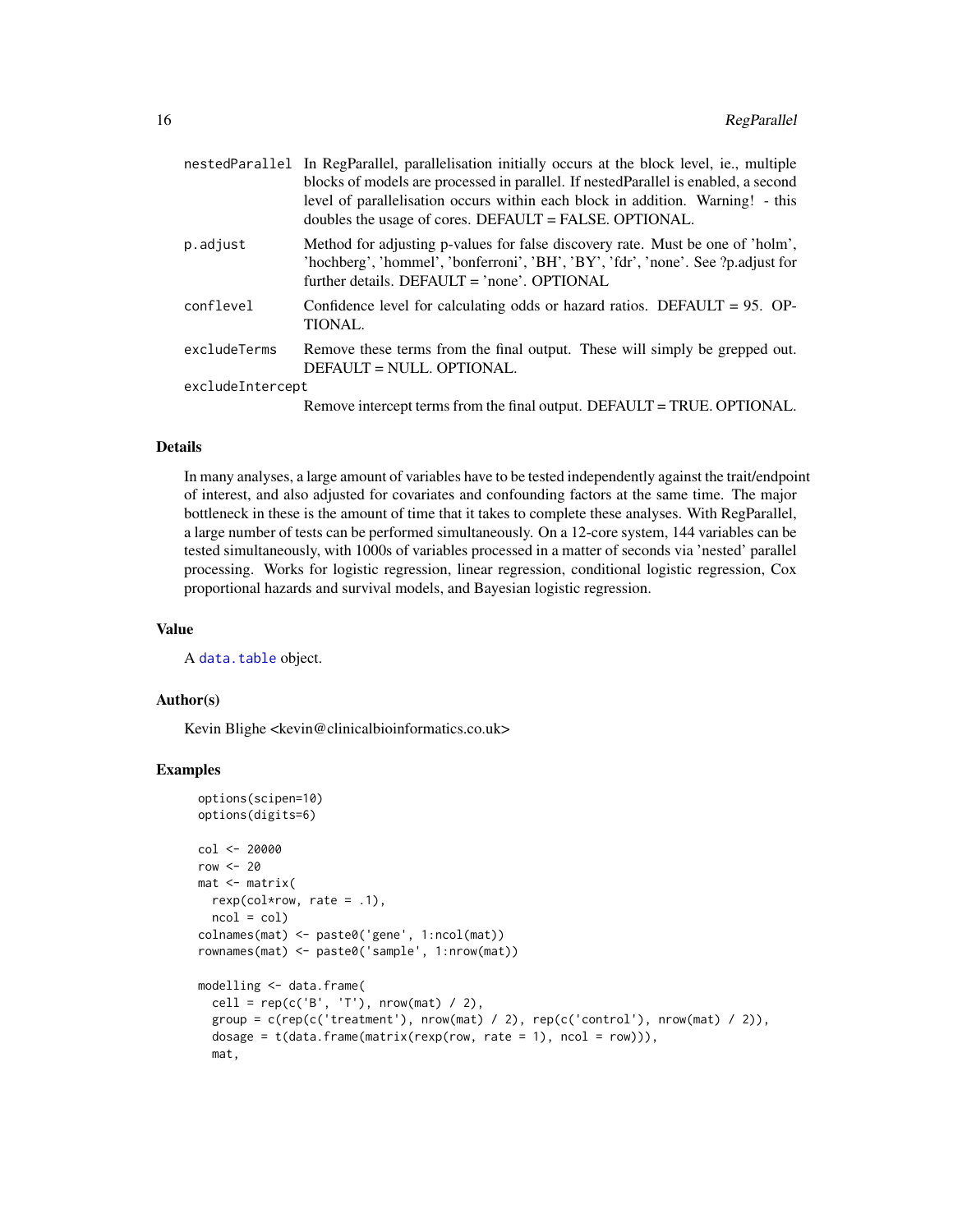# RegParallel 17

row.names = rownames(mat))

```
data <- modelling[,1:2000]
variables <- colnames(data)[4:ncol(data)]
res1 <- RegParallel(
 data = data,
  formula = 'factor(group) \sim [*] + (cell:dosage) \land 2',
  FUN = function(formula, data)
    glm(formula = formula,
     data = data,
     family = binomial(link = 'logit'),
     method = 'glm.fit'),
  FUNtype = 'glm',
  variables = variables,
  blocksize = 700,
  cores = 2,nestedParallel = TRUE,
  #p.adjust = "bonferroni",
 conflevel = 99,
  excludeTerms = NULL,
 excludeIntercept = TRUE
\lambda# spot checks
m <- glm(factor(group) ~ gene265 + (cell:dosage) ^ 2, data=data, family=binomial)
summary(m)$coefficients
exp(cbind("Odds ratio" = coef(m), confint.default(m, level = 0.99)))res1[which(res1$Variable == 'gene265'),]
m <- glm(factor(group) ~ gene1688 + (cell:dosage) ^ 2, data=data, family=binomial)
summary(m)$coefficients
exp(cbind("Odds ratio" = coef(m), confint.default(m, level = 0.99)))res1[which(res1$Variable == 'gene1688'),]
###
```

```
data <- modelling[,1:500]
variables <- colnames(data)[4:ncol(data)]
res2 <- RegParallel(
  data = data,
  formula = '[*) \sim cell: dosage',
 FUN = function(formula, data)
    glm(formula = formula,
      data = data,
      family = gaussian,
      method = 'glm.fit'),FUNtype = 'glm',
  variables = variables,
  blocksize = 496,
  cores = 2,nestedParallel = TRUE,
```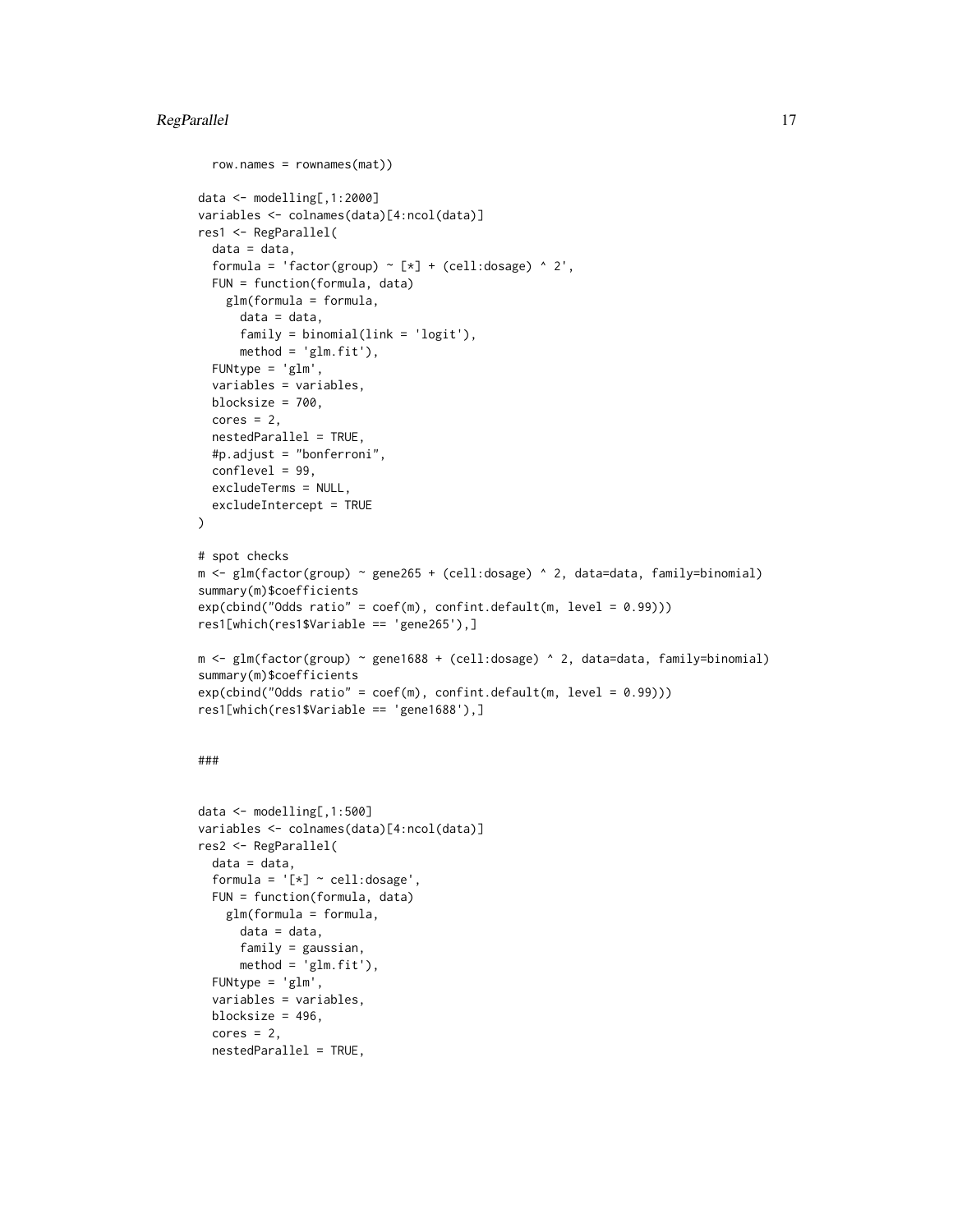```
p.adjust = "none",
  conflevel = 90,
  excludeTerms = NULL,
 excludeIntercept = FALSE
\lambda# spot checks
m <- glm(gene29 ~ cell:dosage, data=data, family=gaussian)
summary(m)$coefficients
exp(cbind("Odds ratio" = coef(m), confint.default(m, level = 0.90)))
res2[which(res2$Variable == 'gene29'),]
###
data <- modelling[,1:500]
variables <- colnames(data)[4:ncol(data)]
res3 <- RegParallel(
  data = data,
  formula = 'as.numeric([\star]) ~ dosage ^ 3',
 FUN = function(formula, data)
   lm(formula = formula,
      data = data),
 FUNtype = 'lm',
  variables = variables,
  blocksize = 200,
  cores = 2,nestedParallel = FALSE,
 p.adjust = "holm",
 conflevel = 99.999,
 excludeTerms = NULL,
  excludeIntercept = FALSE
)
# spot checks
m <- lm(as.numeric(gene454) ~ dosage ^ 3, data=data)
summary(m)$coefficients
exp(cbind("Odds ratio" = coef(m), confint.default(m, level = 0.99999)))
```
#### ###

```
require(survival)
data <- modelling[,1:800]
variables <- colnames(data)[4:ncol(data)]
data$time <- c(100,200,400,300,200,250,600,1000,886,450,
 c(100,200,400,300,200,250,600,1000,886,450)*1.5)
data$alive <- c(0,0,0,0,0,0,0,0,1,1,1,0,0,1,1,1,1,1,1,1)
res4 <- RegParallel(
 data = data,
```
res3[which(res3\$Variable == 'gene454'),]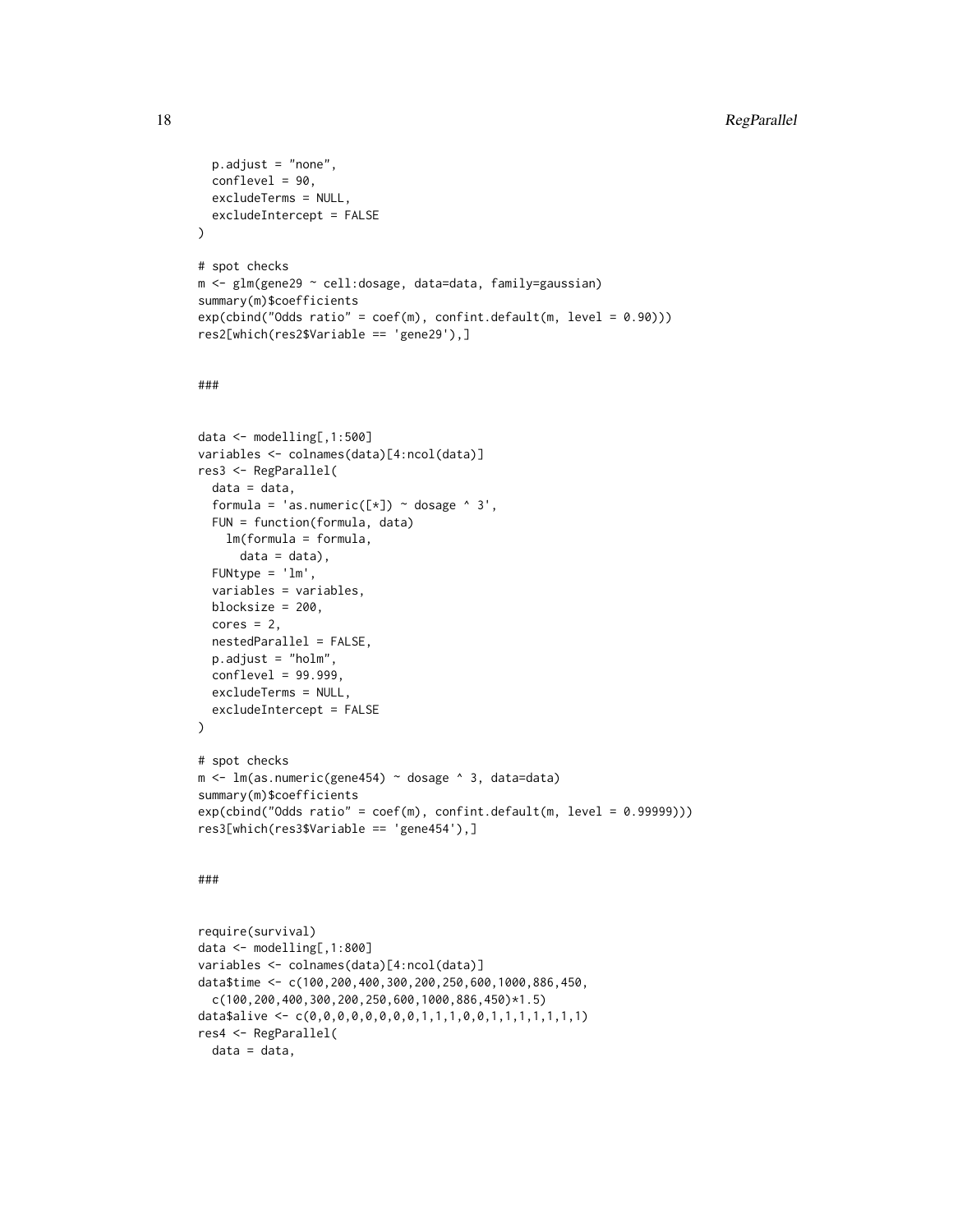# RegParallel 19

```
formula = 'Surv(time, as.integer(alive)) \sim group \star [\star] + cell',
  FUN = function(formula, data)
    coxph(formula = formula,
      data = data,
      ties = 'breslow',
      singular.ok = TRUE),
  FUNtype = 'coxph',
  variables = variables,
  blocksize = 399,
  cores = 2,nestedParallel = FALSE,
  p.adjust = "hommel",
  conflevel = 97.5,
  excludeTerms = c('group', 'cell'),
  excludeIntercept = FALSE
)
# spot checks
m <- coxph(formula = Surv(time, as.integer(factor(alive))) ~ group * gene12 + cell, data = data, ties = 'breslow',
summary(m)
exp(cbind("Hazards ratio" = coef(m), confint.default(m, level = 0.975)))
res4[which(res4$Variable == 'gene12'),]
m <- coxph(formula = Surv(time, as.integer(factor(alive))) ~ group * gene267 + cell, data = data, ties = 'breslow'
summary(m)
exp(cbind("Hazards ratio" = coef(m), confint.default(m, level = 0.975)))
res4[which(res4$Variable == 'gene267'),]
###
data <- modelling[,1:500]
variables <- colnames(data)[4:ncol(data)]
res5 <- RegParallel(
  data = data,
  formula = 'as.integer(factor(group)) \sim [*] * strata(cell) + dosage',
  FUN = function(formula, data)
    clogit(formula = formula,
      data = data,
      ties = 'breslow',
      singular.ok = TRUE),
  FUNtype = 'clogit',
  variables = variables,
  blocksize = 200,
```
)

 $cores = 2,$ 

nestedParallel = FALSE, p.adjust = "fdr", conflevel = 50,

excludeIntercept = FALSE

excludeTerms = 'non-existent term',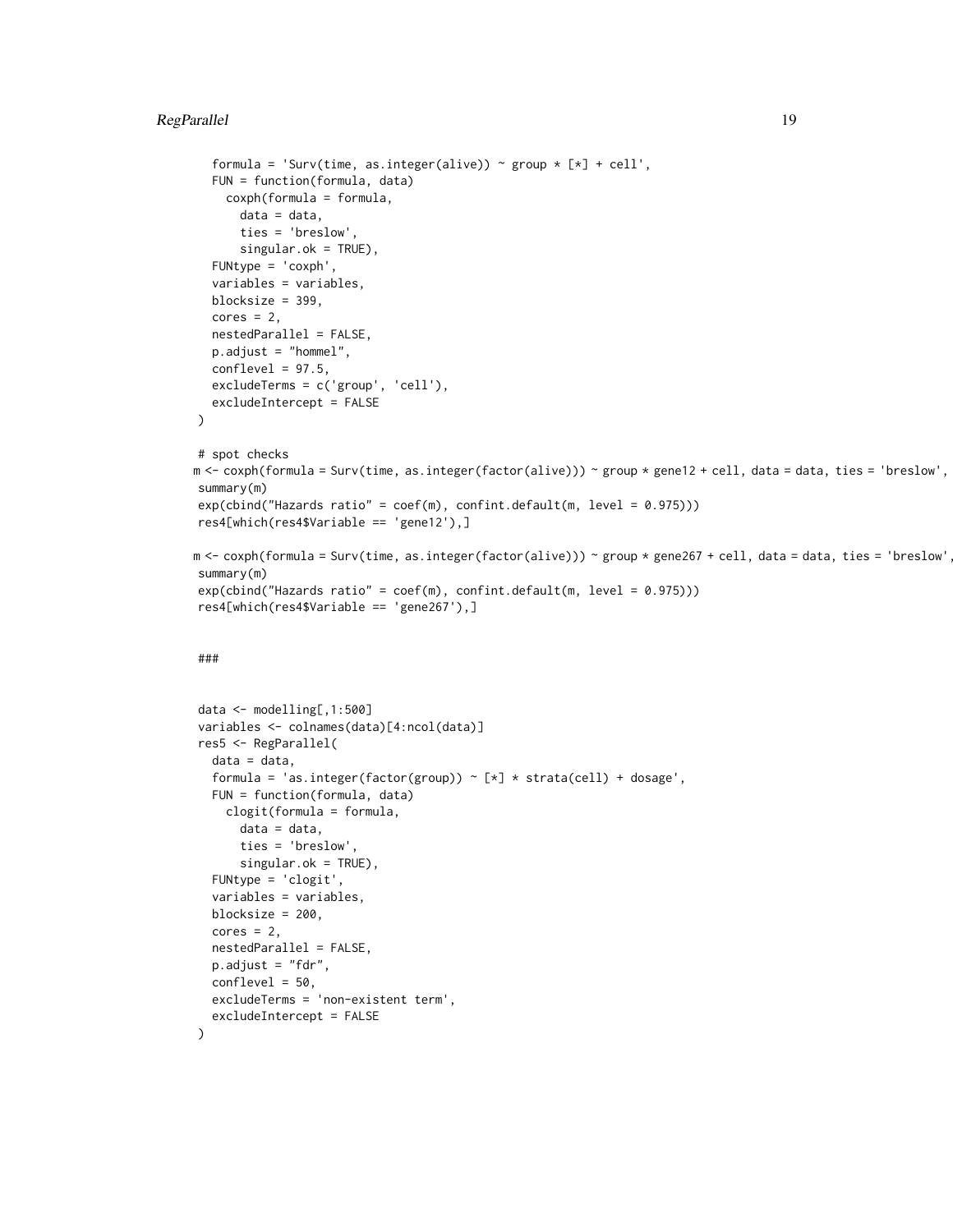```
# spot checks
m <- clogit(formula = as.integer(factor(group)) ~ gene145 * strata(cell) + dosage, data = data, ties = 'breslow', s
summary(m)
exp(cbind("Hazards ratio" = coef(m), confint.default(m, level = 0.5)))res5[which(res5$Variable == 'gene145'),]
m <- clogit(formula = as.integer(factor(group)) ~ gene34 * strata(cell) + dosage, data = data, ties = 'breslow', s:
summary(m)
exp(cbind("Hazards ratio" = coef(m), confint.default(m, level = 0.5)))res5[which(res5$Variable == 'gene34'),]
###
data <- modelling[,1:5000]
variables <- colnames(data)[4:ncol(data)]
res6 <- RegParallel(
  data = data,formula = 'as.numeric(factor(cell)) \sim [*]:dosage',
  FUN = function(formula, data)
    bayesglm(formula = formula,
      data = data,
      prior.mean = 2),
  FUNtype = 'bayesglm',
  variables = variables,
  blocksize = 500,
  cores = 2,nestedParallel = FALSE,
  p.adjust = "fdr",
  conflevel = 99,
  excludeTerms = NULL,
  excludeIntercept = FALSE
)
# spot checks
m <- bayesglm(formula = as.numeric(factor(cell)) ~ gene1645:dosage, data = data, prior.mean = 2)
summary(m)
exp(cbind("Odds ratio" = coef(m), confint.default(m, level = 0.99)))res6[which(res6$Variable == 'gene1645'),]
m <- bayesglm(formula = as.numeric(factor(cell)) ~ gene3664:dosage, data = data, prior.mean = 2)
summary(m)
exp(cbind("Odds ratio" = coef(m), confint.default(m, level = 0.99)))
res6[which(res6$Variable == 'gene3664'),]
```
svyglmParallel *Standard regression functions in R enabled for parallel processing over large data-frames - generalised linear model, with survey weights*

<span id="page-19-0"></span>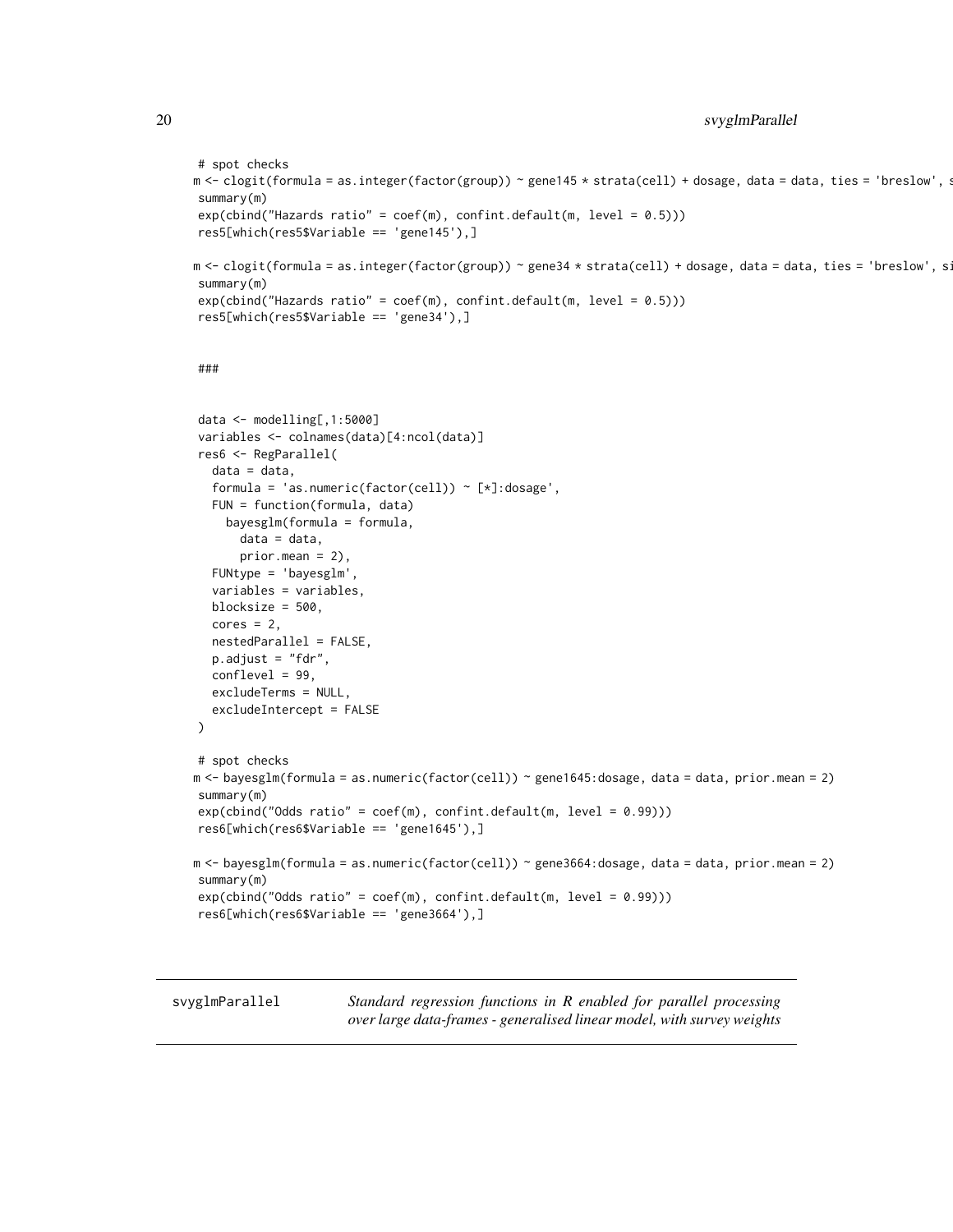# svyglmParallel 21

# Description

This is a non-user function that is managed by RegParallel, the primary function.

# Usage

```
svyglmParallel(
  data,
  design,
  formula.list,
  FUN,
  variables,
  terms,
  startIndex,
  blocksize,
  blocks,
  APPLYFUN,
  conflevel,
  excludeTerms,
  excludeIntercept)
```
# Arguments

| data             | A data-frame that contains all model terms to be tested. Variables that have all<br>zeros will, automatically, be removed. REQUIRED.                                                                                                                           |  |
|------------------|----------------------------------------------------------------------------------------------------------------------------------------------------------------------------------------------------------------------------------------------------------------|--|
| design           | A survey design, created by survey::svydesign. REQUIRED.                                                                                                                                                                                                       |  |
| formula.list     | A list containing formulae that can be coerced to formula class via as.formula().<br>REQUIRED.                                                                                                                                                                 |  |
| FUN              | Regression function. Must be of form, for example: function (formula, data)<br>$glm(formula = formula, family = binomial, data = data). REQUIRED.$                                                                                                             |  |
| variables        | Vector of variable names in data to be tested independently. Each variable will<br>have its own formula in formula.list. REQUIRED.                                                                                                                             |  |
| terms            | Vector of terms used in the formulae in formula. list, excluding the primary vari-<br>able of interest. REQUIRED.                                                                                                                                              |  |
| startIndex       | Starting column index in data object from which processing can commence.<br>REQUIRED.                                                                                                                                                                          |  |
| blocksize        | Number of variables to test in each foreach loop. REQUIRED.                                                                                                                                                                                                    |  |
| blocks           | Total number of blocks required to complete analysis. REQUIRED.                                                                                                                                                                                                |  |
| <b>APPLYFUN</b>  | The apply function to be used within each block during processing. Will be<br>one of: 'mclapply()', system=linux/mac and nestedParallel=TRUE; 'parLap-<br>ply(cl, )', system=windows and nestedParallel=TRUE; 'lapply()', nested-<br>Parallel=FALSE. REQUIRED. |  |
| conflevel        | Confidence level for calculating odds or hazard ratios. REQUIRED.                                                                                                                                                                                              |  |
| excludeTerms     | Remove these terms from the final output. These will simply be grepped out.<br>REQUIRED.                                                                                                                                                                       |  |
| excludeIntercept |                                                                                                                                                                                                                                                                |  |
|                  | Remove intercept terms from the final output. REQUIRED.                                                                                                                                                                                                        |  |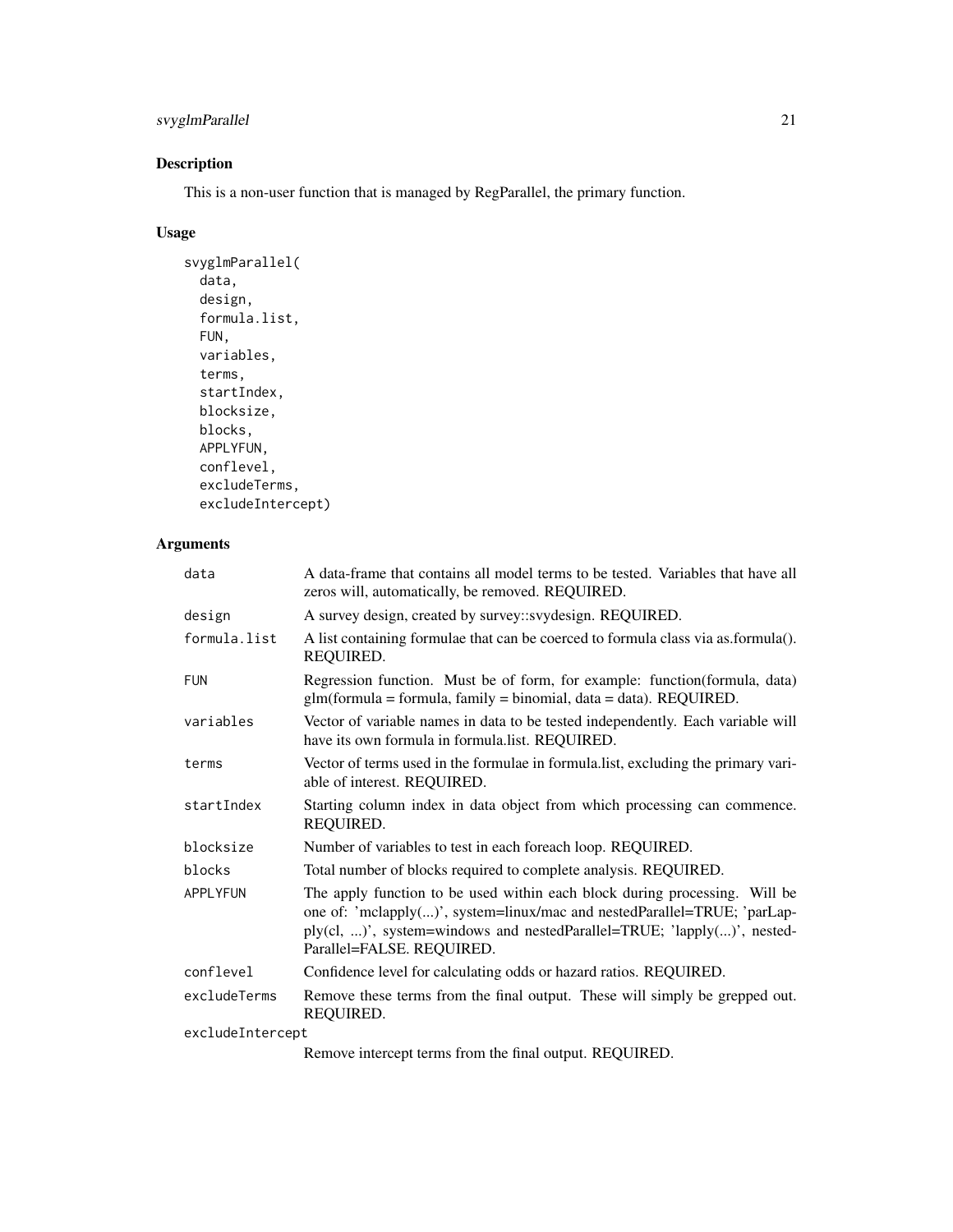# <span id="page-21-0"></span>Details

This is a non-user function that is managed by RegParallel, the primary function.

## Value

A [data.table](#page-0-0) object.

# Author(s)

Kevin Blighe <kevin@clinicalbioinformatics.co.uk>

```
require(survey)
data(nhanes)
design <- svydesign(id = ~ SDMVPSU,
 strata = \sim SDMVSTRA,
 weights = ~ WTIMEC2YR,nest = TRUE,data = nhanes)
```